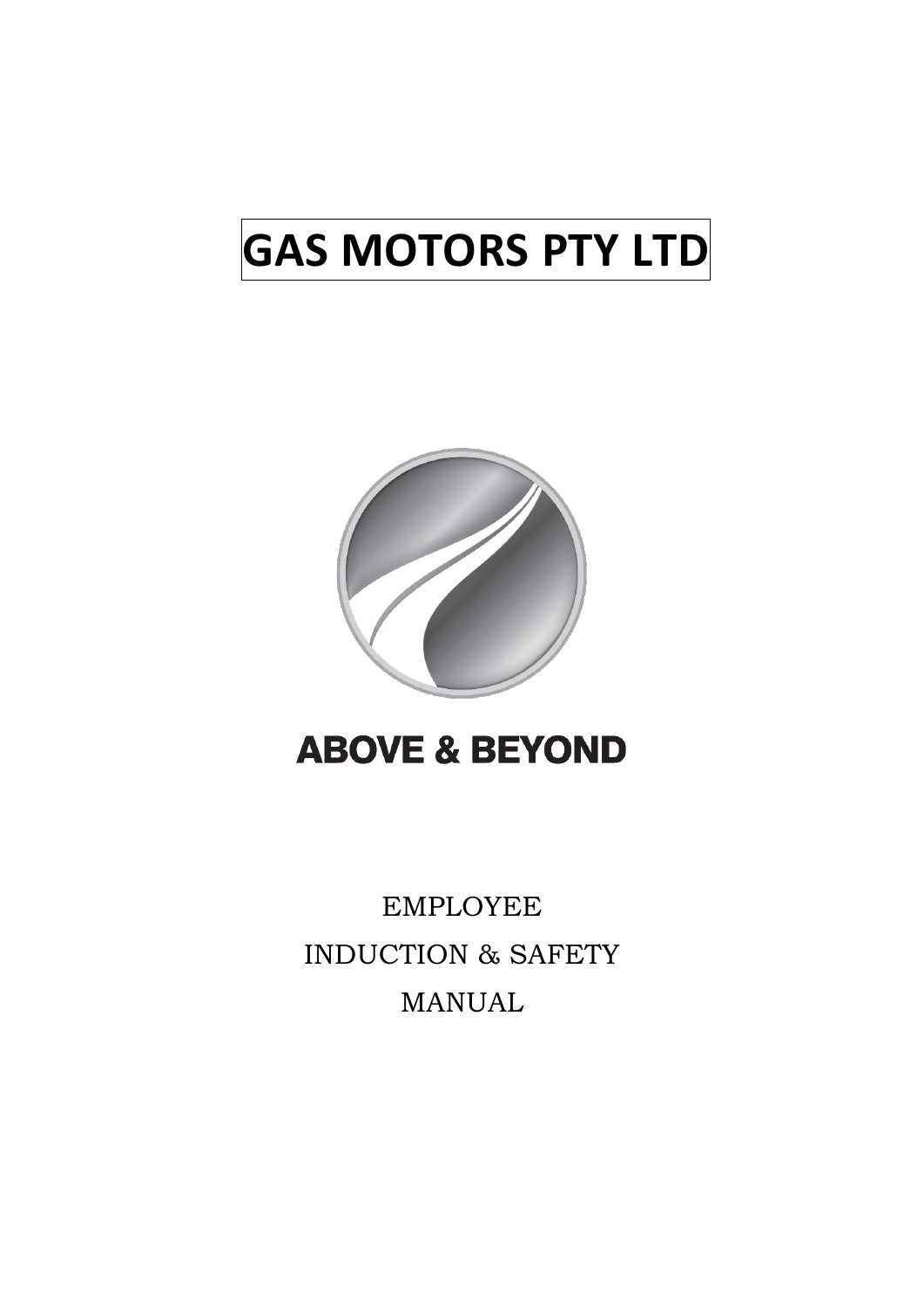

## **Table of Contents**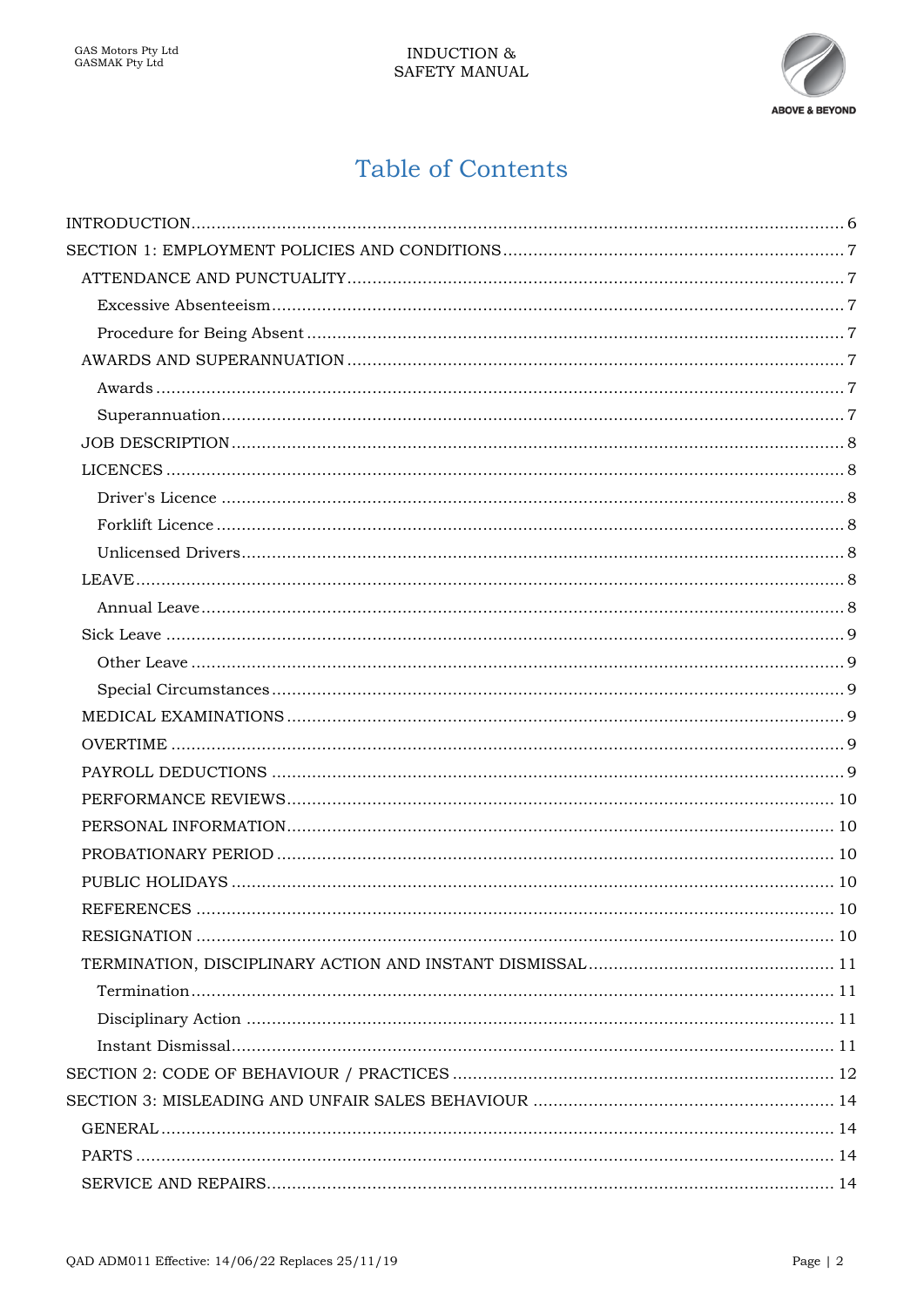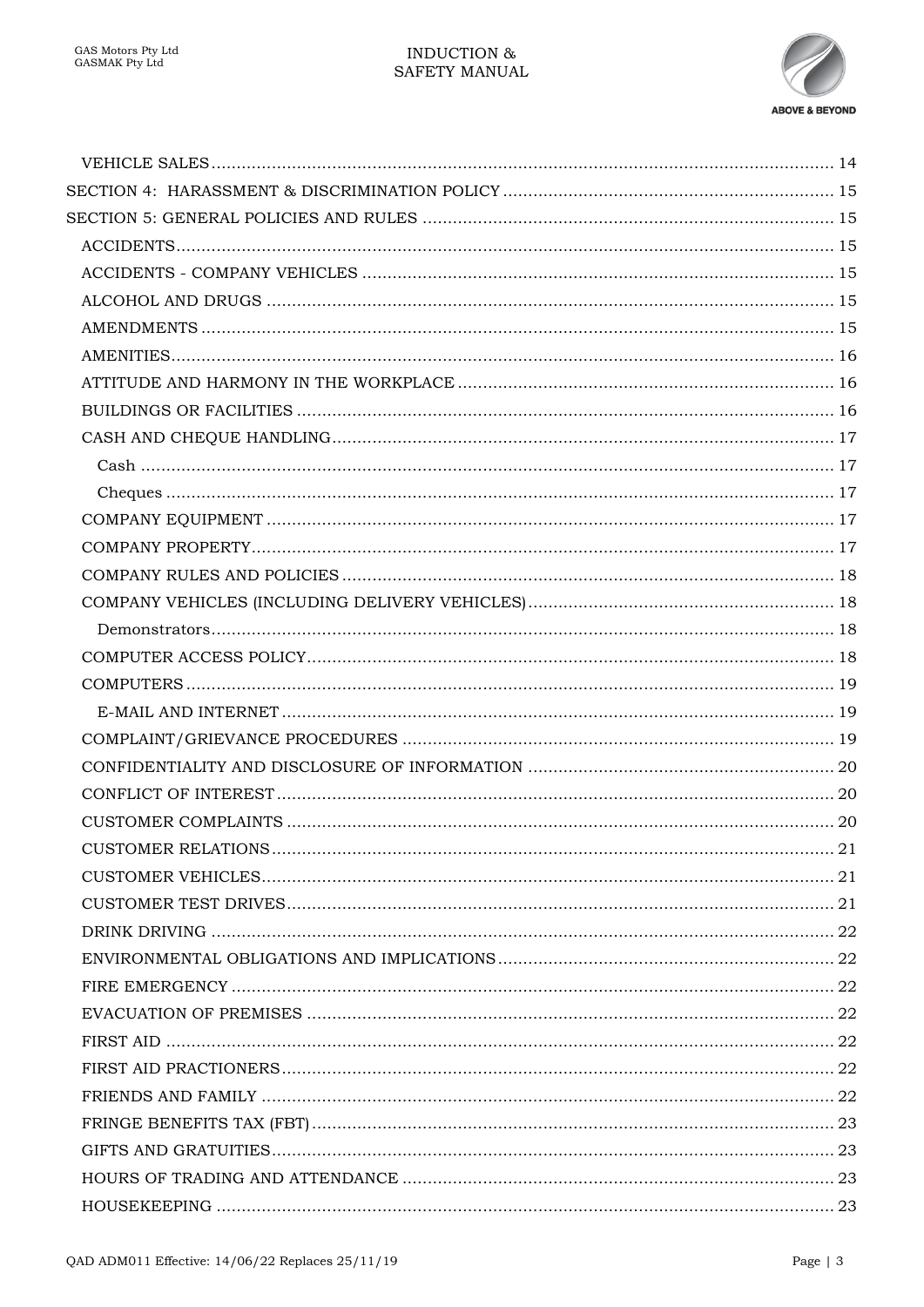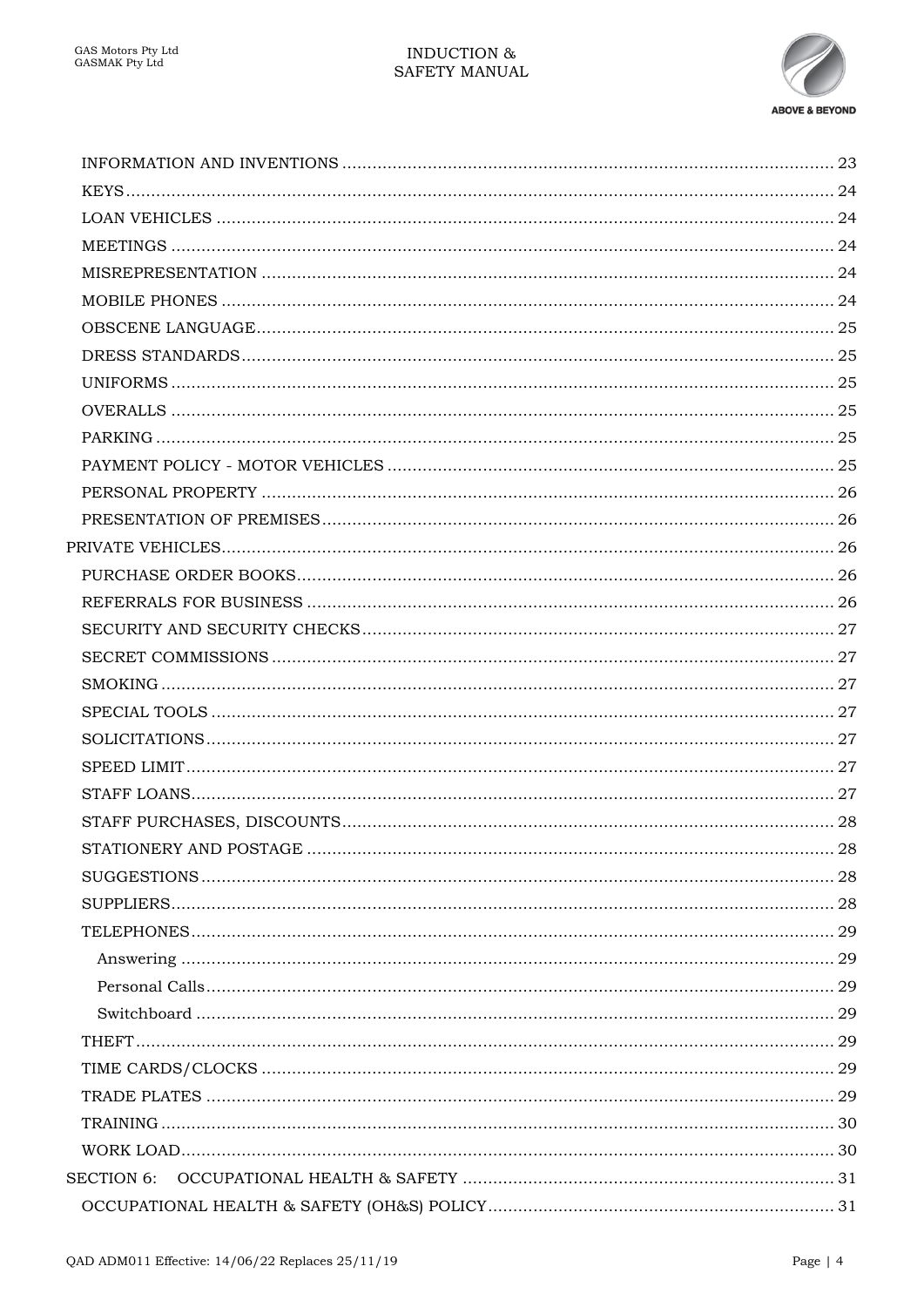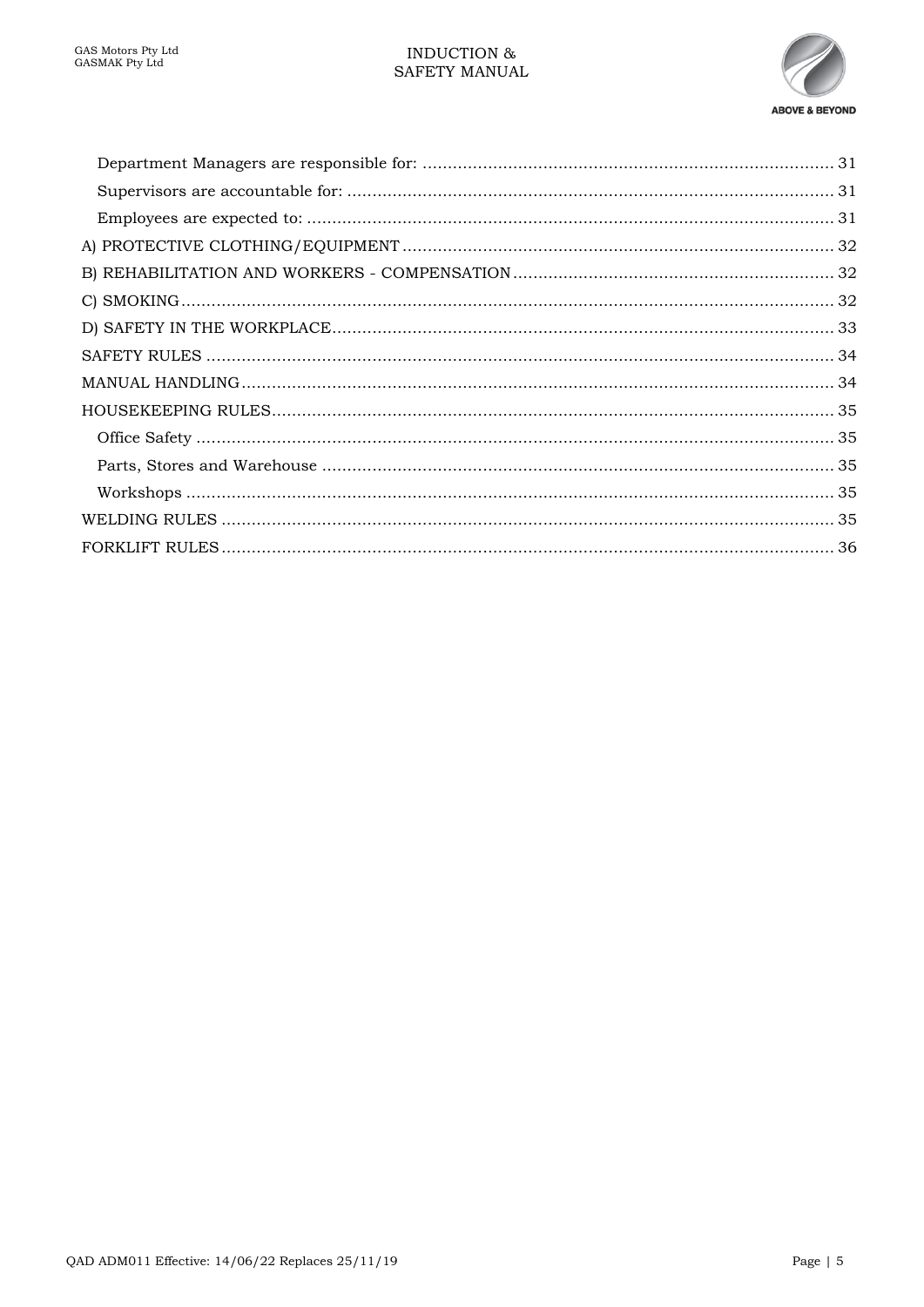

## **INTRODUCTION**

<span id="page-5-0"></span>This Induction and Safety Booklet has been developed to explain to all staff members the employment policies and rules of GAS Motors Pty Ltd and GASMAK Pty Ltd. ("the Company").

The Booklet outlines what the Company expects of you and what you can expect in return. The Booklet does not cover the Company's position on all matters in the workplace, but it does cover most of the general issues you will need to be aware of during the course of your employment.

We trust you will benefit from reading this Booklet, as we believe it mutually beneficial to advise you of your conditions of employment thus avoiding any confusion or disappointment.

If you are unsure about any issues in this Booklet, please don't hesitate to ask your Supervisor, Department Manager and Financial Controller.

Your employment is subject to continued satisfactory service based on the Terms and Conditions of your Employment, Job Description, this Booklet and your observance of the Company's general polices and rules.

At the back of the Booklet is a `Declaration', which you are required to sign as confirmation you, have read and understand the contents of the Induction and Safety Booklet.

Please return the Declaration to the Payroll Officer within one week of receiving this Induction and Safety Booklet.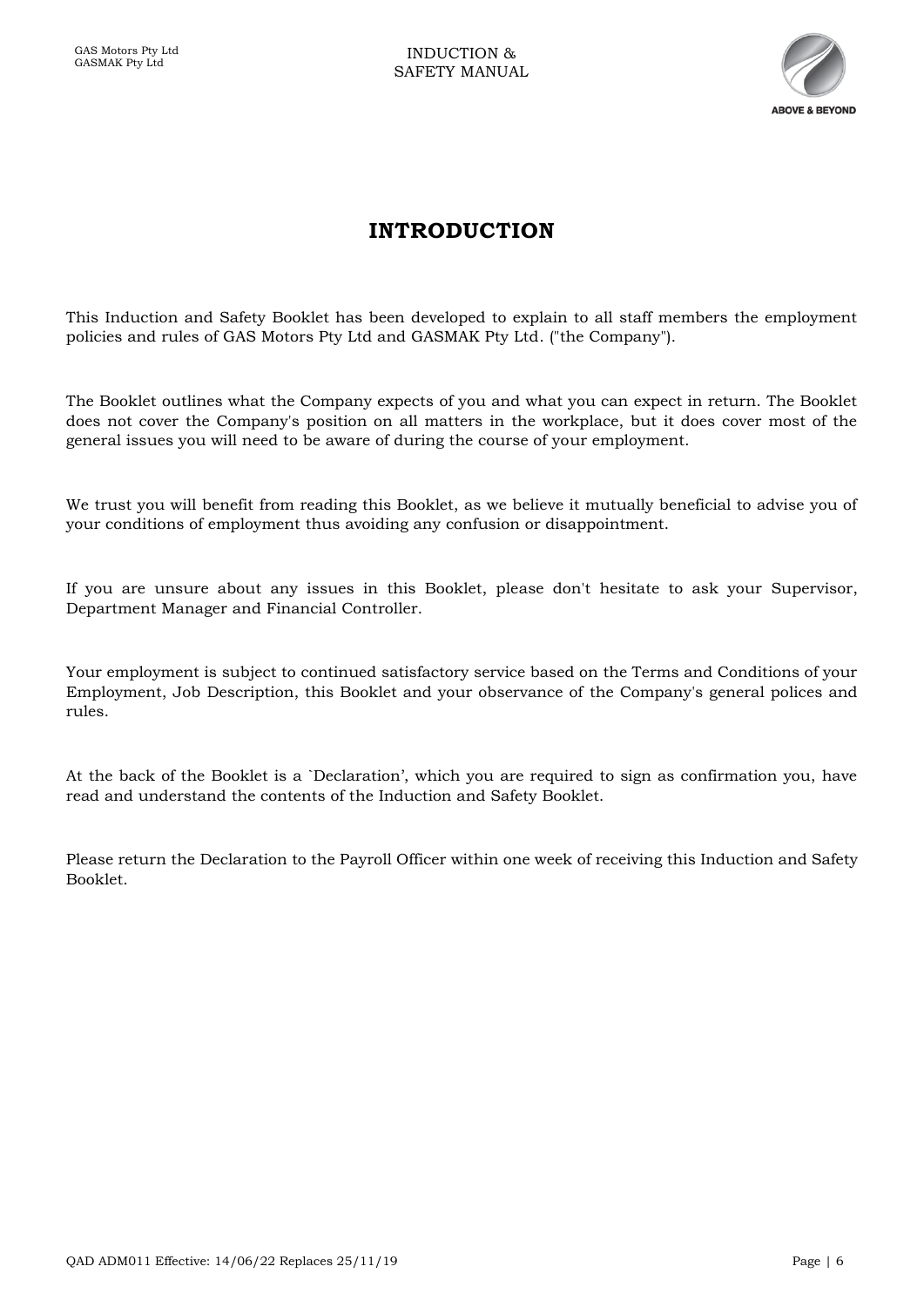

## <span id="page-6-0"></span>**SECTION 1: EMPLOYMENT POLICIES AND CONDITIONS**

## <span id="page-6-1"></span>**ATTENDANCE AND PUNCTUALITY**

Regular on time attendance at work is critical to the effective functioning of the Company. You are expected to make every effort to be in attendance for every working day and *on time.* Your attendance record includes absences, sickness and annual leave.

You are required to attend your place of work during the specified time of your working day and record your arrival and departure times so your manager may authorize and report to the payroll office. You are required to register your attendance by using the UNITS app on your phone or PC. You must ensure you log on and off every day.

Punctuality, regular attendance and performance will be the basis of your continued employment.

#### <span id="page-6-2"></span>**Excessive Absenteeism**

Absenteeism places additional burdens on other staff members and could result in the neglect of our customers' needs and therefore may jeopardise your employment. Excessive absences for which there is no satisfactory explanation will result in a serious review of your continued employment.

#### <span id="page-6-3"></span>**Procedure for Being Absent**

If it is necessary for you to be late or absent from work (including sick leave), you must notify your Department Manager prior to 8.00am on the day of your scheduled starting time. If your Department Manager is not notified *directly* and in person by you (where possible), the Company will assume no notification has been given and there will be no sick leave entitlement. Contacting a fellow worker or the leaving a message with switchboard operator, or someone else, will be taken as *no notification* given.

## <span id="page-6-4"></span>**AWARDS AND SUPERANNUATION**

#### <span id="page-6-5"></span>**Awards**

The common statutory awards operating within the Company are available from your Supervisor or the Payroll Officer. These Awards are:

- a) Federal Vehicle Industry Repair, Services and Retail Award 1983 and (Long Service Leave) Award 1977
- b) Victorian Clerical and Administrative Employees' (State) Award 1996

A number of items discussed in this Booklet are covered in the relevant Award; therefore it is important that you consult the Award for full details and conditions. Please discuss any queries you may have with your Supervisor, Manager, Payroll Officer, and Financial Controller.

#### <span id="page-6-6"></span>**Superannuation**

You will be required to join a superannuation fund. The Payroll Officer will provide you with the information about the various funds that are available to you. Please advise the Payroll Officer of your choice of fund. The Company contributes the statutory amount each month on your behalf in accordance with the Superannuation Guarantee Act. You also have the option of additional personal contributions, which can be arranged through the Payroll Officer.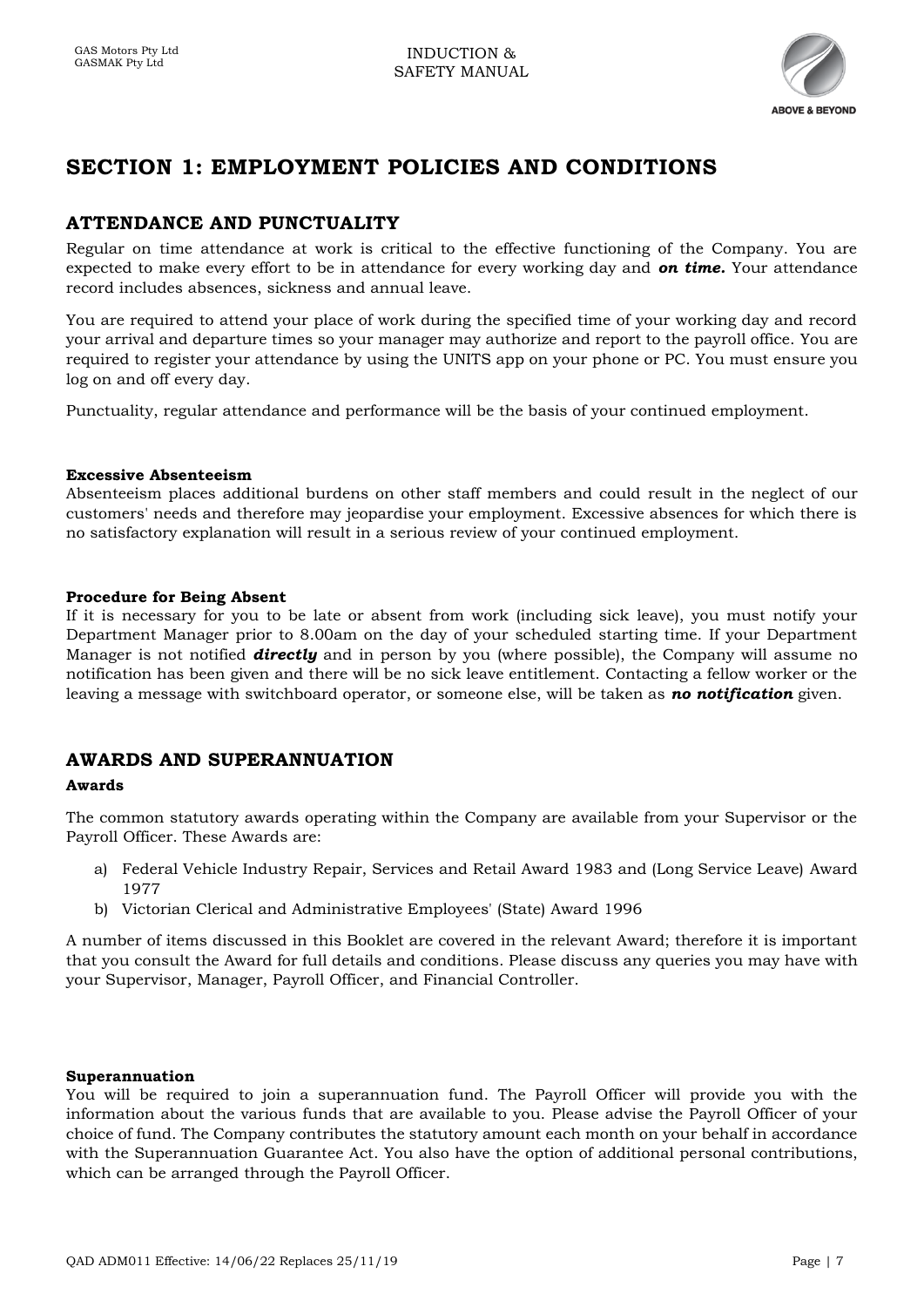

## <span id="page-7-0"></span>**JOB DESCRIPTION**

Every position within the Company has a Job Description, which is to be used as a guideline for carrying out your duties. If your position changes, or changes are made to the job you are doing, you will be issued with a new Job Description. It is your responsibility to advise your Department Manager if you are not issued with a current Job Description.

#### <span id="page-7-1"></span>**LICENCES**

#### <span id="page-7-2"></span>**Driver's Licence**

In order to operate vehicles for the Company, you are required to have an acceptable driving record. If you are assigned a company vehicle, or you drive a customer or company vehicle as a requirement of your position you shall:

- At the start of employment provide a copy of your driver's licence. You are required to hold a current Victorian driver's licence if you drive a Company or customer's vehicle.
- Ensure your driver's licence is always current.
- Notify your Department Manager *immediately* your licence is no longer current or you lose your driving privileges.
- Produce your licence whenever requested by your Department Manager.
- Produce as requested a certificate of driving record from Vic Roads.

#### <span id="page-7-3"></span>**Forklift Licence**

If you are required to operate forklifts, cranes or other industrial equipment, you must be a licensed operator and provide a copy of the licence for our records.

#### <span id="page-7-4"></span>**Unlicensed Drivers**

If you do not hold a driver's licence, you *must not drive* a company vehicle, or customer's vehicle under any circumstances. No unlicensed staff member is to drive their own vehicle or a third party vehicle onto any part of the Company's property, at any time. Should you become aware that your licence is to be cancelled, you must inform your Supervisor or Manager immediately and not drive any company or customer vehicles. If you are found guilty under this clause, you will be personally liable for all costs, damage or claims by third parties, and will result in disciplinary action and/or (where appropriate), termination.

#### <span id="page-7-5"></span>**LEAVE**

#### <span id="page-7-6"></span>**Annual Leave**

Annual leave must be taken in accordance with statutory award regulations and at a time that is convenient to both the Company and you. You must be employed for 12 months before requesting holiday leave. In order to satisfy your preferences as well as meet the staffing needs of the Company, please discuss your holiday needs well in advance with your Department Manager and complete a *leave*  **application form.** No arrangements should be made for holidays prior to receiving approval from your Department Manager. No pay in lieu is permitted to be authorised (except upon termination). If you have less than 12 months service and leave your employment unlawfully or dismissed for misconduct, Award provisions will apply regarding non-payment of annual leave entitlements on a pro-rata basis.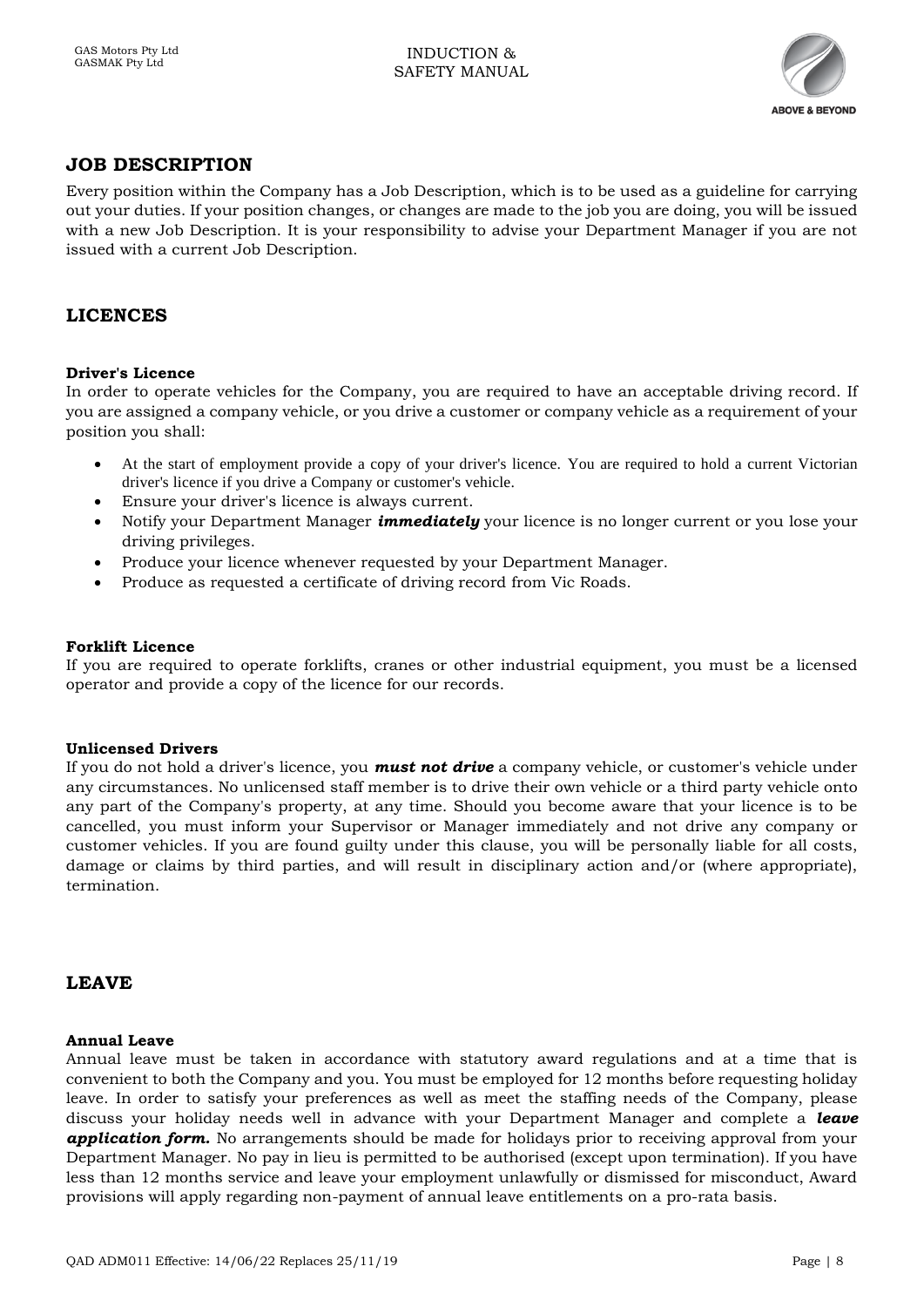

#### <span id="page-8-0"></span>**Sick Leave**

Sick leave will be granted entirely in accordance with the relevant statutory awards. There is no entitlement to be paid sick leave during the first three months of service. The Payroll Officer can provide you with additional information. Entitlement to payment of single days of sick leave without a medical certificate is limited to *two occasions* per year of service. *In all other cases a medical certificate is required.* It is Company Policy that sick leave absences before or after weekends or public holidays require the production of a medical certificate. Sick leave will not be paid unless a medical certificate is produced upon return to work. Retrospective or copied medical certificates are not acceptable. If you become ill during a period of annual leave or other leave you cannot convert any part of that leave to sick leave. You must also refer to Attendance and Punctuality.

#### <span id="page-8-1"></span>**Other Leave**

Other leave includes long service leave, jury duty, military leave, maternity/paternal leave and bereavement leave. This leave shall be granted entirely in accordance with the relevant statutory awards. The Payroll Officer can provide you with additional information.

#### <span id="page-8-2"></span>**Special Circumstances**

Requests for additional leave of absence in special or exceptional circumstance may be considered. In the first instance you should discuss such special requests with your Department Manager.

#### <span id="page-8-3"></span>**MEDICAL EXAMINATIONS**

The Company wishes to maintain a safe and healthy working environment for the benefit of all staff. Following an offer of employment and as a continuing condition of employment, the Company reserves the right to require applicants and staff to submit to a medical examination. You may be required to have other medical evaluations during your employment if the Company has concerns about your physical ability to perform your job effectively or if there may be a risk to yourself or others. Medical examinations will be required for other related purposes based on business necessity and will be performed by a physician or medical advisor selected and paid for by the Company. Medical information is confidential and as such, confidentiality will be maintained in accordance with applicable legal requirements.

#### <span id="page-8-4"></span>**OVERTIME**

From time to time you may be requested to work overtime. You will be expected to co-operate with any reasonable request. Overtime and payment thereof must be authorised by your Department Manager.

## <span id="page-8-5"></span>**PAYROLL DEDUCTIONS**

Deductions can be arranged from your pay for such things as health fund, social club contributions, etc by contacting the Payroll Officer. You will need to request such deductions in writing.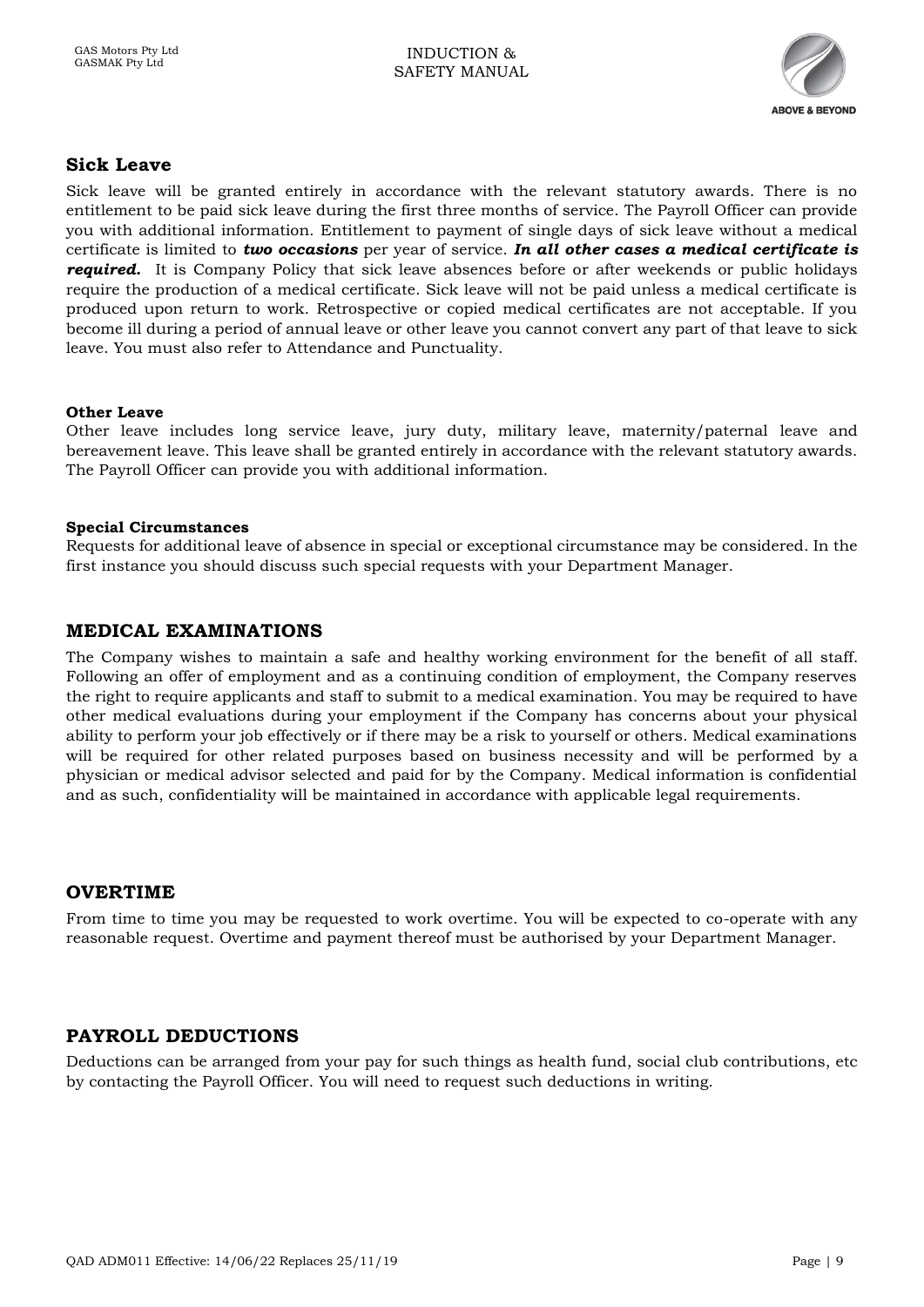

## <span id="page-9-0"></span>**PERFORMANCE REVIEWS**

You are expected to perform the requirements of your employment to the best of your ability, constantly making every effort to increase your proficiency. One of the main reasons you have been employed is your ability to do your job well. To help you do this, we provide you with special tools, equipment, manuals and other items necessary to carry out your work. At least every 12 months your Department Manager will conduct a review to discuss your general performance. The review will cover your strengths as well as ways in which you may be able to improve. This is an opportunity to discuss your job concerns and development goals. *Note: Wage/salary increases are not linked to reviews.*

#### <span id="page-9-1"></span>**PERSONAL INFORMATION**

If your home address, home telephone number and/or marital status change, you must notify the Payroll Officer and your Department Manager immediately so that our records can be kept up to date. Incorrect records can result in delays should it be necessary for us to notify your family in case of sickness or accident. If there are any changes that may affect your payroll deductions, such as a change of name, number of dependants etc. let us know promptly in writing so that we may make the necessary changes. Personal details are kept confidential and will not be released to third parties without your consent.

#### <span id="page-9-2"></span>**PROBATIONARY PERIOD**

You are employed on a trial basis (as specified in your Terms & Conditions of Employment). During this period the Company will give careful consideration to your work and attitude, your ability and your future value to the Company. You have the opportunity during this time to consider whether or not this is the company you wish to work for and whether the type of job we have is right for you. *Note:* The Company may make its decision on your suitability well before the end of the trial period. It must also be understood that continued employment beyond this period is not a guarantee for future employment.

#### <span id="page-9-3"></span>**PUBLIC HOLIDAYS**

Proclaimed Statutory Holidays and any other days declared, as a public holiday will be paid if you are permanent or part-time. You will not be able to substitute an alternative day, unless prior arrangements have been made with your Department Manager. The Company will be closed for business on the following public holidays (except for designated departments on selected days): New Year's Day, Australia Day, Labour Day, Good Friday, Easter Monday, Anzac Day, Queens Birthday, Christmas Day, Boxing Day.

#### <span id="page-9-4"></span>**REFERENCES**

Only references for length of service will be issued upon request. References will not be issued if you are instantly dismissed.

#### <span id="page-9-5"></span>**RESIGNATION**

In the event that you wish to resign, you are required to give the appropriate period of notice as required under the award provisions and your resignation must be *in writing.* On leaving the Company you will be required to account for all company property. The unlawful use of company records will be referred to the relevant authorities for full action to recover. Offending parties will be prosecuted.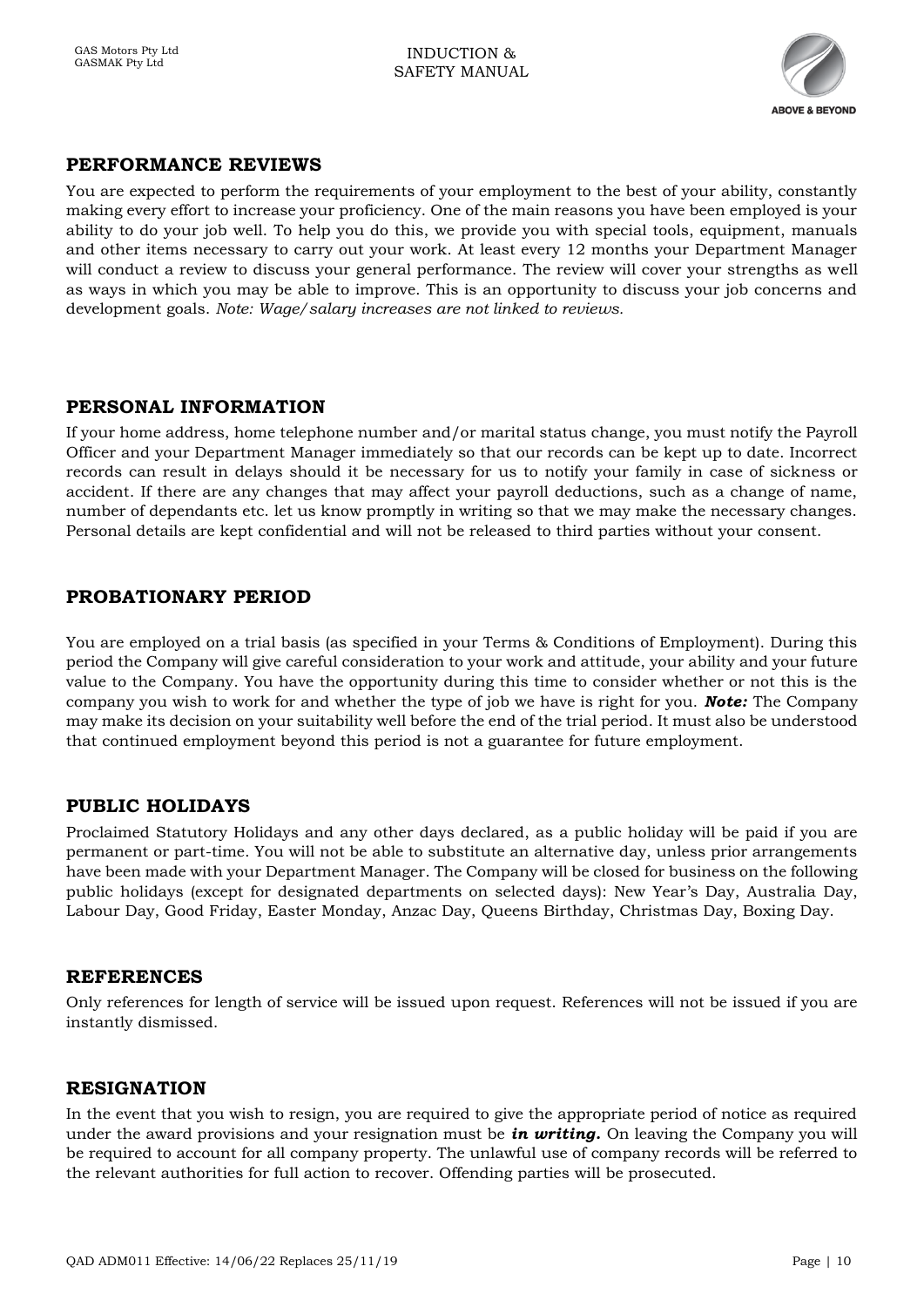

## <span id="page-10-0"></span>**TERMINATION, DISCIPLINARY ACTION AND INSTANT DISMISSAL**

#### <span id="page-10-1"></span>**Termination**

The Company may terminate your employment without notice for any misconduct, incompetence or behaviour that is, in the reasonable opinion of the Company, prejudicial to the commercial interests of the Company. On termination of your employment, however occurring, you agree to return immediately all property belonging to the Company. All staff is subject to dismissal or retrenchment should circumstance demand it. Any actions in this regard will involve a level of prior counselling and will not be done in a harsh or uniust manner.

#### <span id="page-10-2"></span>**Disciplinary Action**

In the event there is a breach of Company Policies and Rules, disciplinary action will take place as follows:

For *minor* breaches of Company Polices and Rules and failure to achieve satisfactory standards - your Supervisor or Manager will give a verbal warning, normally.

For more serious offences or in the event of further transgressions -

A written warning may be given by your Department Manager, following an interview, attended by another Manager or Supervisor.

Should you continue the unsatisfactory behaviour or performance -

Your Department Manager, following a further interview, attended by another Manager or Supervisor, may give a final written warning.

Where the breach is considered to be major or where there has been a *failure to comply with the conditions of the written warnings* dismissal will apply.

A final interview attended by another Manager or Supervisor will be conducted and your employment will be terminated.

#### <span id="page-10-3"></span>**Instant Dismissal**

The Company has the right to dismiss you without following the Disciplinary Action procedures under certain circumstances. In all cases, the facts surrounding the incident will be thoroughly investigated; you will be presented with the known facts and given the opportunity to respond.

The circumstances in which this may occur are as follows:

Breach of the Company's Code of Behaviour, including dishonesty, fraud, theft, breach of safety, harassment discrimination provisions, wilful damage to company property, harming or threatening coworkers, drunkenness, use of illegal drugs, gross neglect, and unauthorised absenteeism.

In all cases you will be given the opportunity to defend or explain your behaviour and you are entitled to call any person/s of your choice to provide assistance.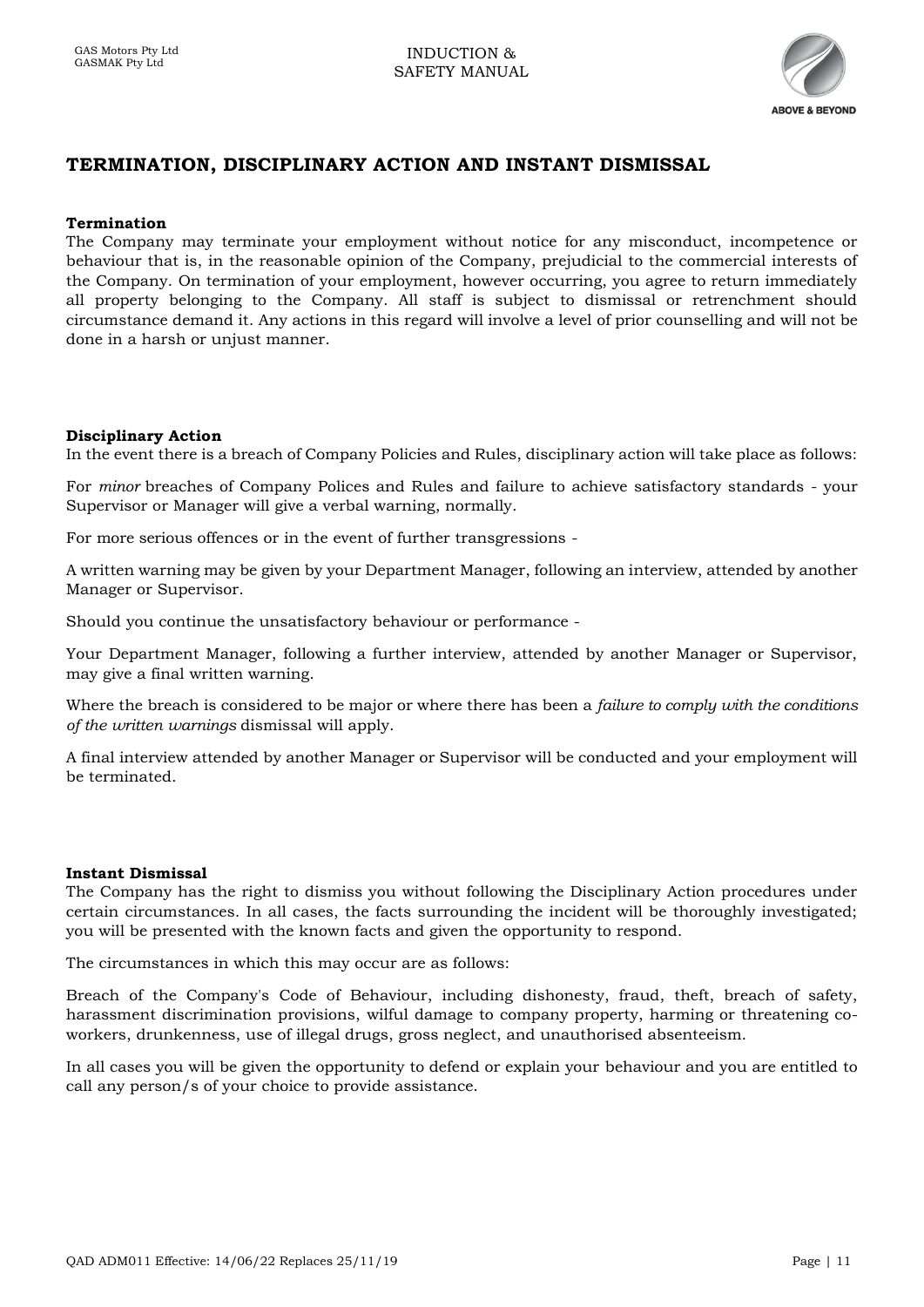

## <span id="page-11-0"></span>**SECTION 2: CODE OF BEHAVIOUR / PRACTICES**

The Company is proud to be able to employ a wide variety of people from diverse backgrounds and employment categories. The consideration of everyone's rights is an integral part of our work environment. Accordingly, below are some basic behaviour guidelines that you will be required and expected to follow (are not permitted and will not be tolerated). Violating any of the behaviour guidelines (but not limited to) will result in disciplinary action and/or (where appropriate), termination,

- 1. Failure to notify your Supervisor when you are unable to report to work, or failure to be at your work station at your allocated start time.
- 2. Abusing sick leave that is contrary to Award provisions or your conditions of employment.
- 3. Poor work performance.
- 4. Practical jokes, horseplay, fighting and use of profane or abusive language.
- 5. Bringing of firearms, weapons, or dangerous substances onto Company property.
- 6. Committing a fraudulent act or the engagement in any unlawful activity (including dishonesty, fraud, pilferage and being charged with a criminal offence).
- 7. Abusing, destroying or wasting company property or equipment.
- 8. Acting in a manner that causes imminent risk to the reputation, viability or profitability of the Company.
- 9. Defacing company property including defacing or misusing company issued, subsidised or serviced uniforms.
- 10. Failure to obey the directions of your Supervisor or Manager.
- 11. Failure to observe and adhere to all Company Policies and Procedures.
- 12. Failure to follow safe working practices, thereby endangering others.
- 13. Falsifying company records.
- 14. Falsifying or giving misleading information when applying for employment.
- 15. Intimidating other staff members, customers or suppliers.
- 16. The unlawful harassment of another staff member, customer or supplier.
- 17. Making sexist or racist comments or engaging in behaviour which materially affects the performance of other staff members.
- 18. Misrepresentation of the Company.
- 19. Working under the influence of alcohol or illegal drugs or bringing unauthorised drugs or alcohol onto Company premises.
- 20. Unauthorised use of company or customer vehicles, equipment, property or time for personal use or gain.
- 55. Codes of practice s.55: See note 1.

s.55(1) amended by No. 67/1992 s.66(3)(c)(i), substituted by No. 78/1993 s. 10.

(1) For the purpose of providing practical guidance to employers, self-employed people, employees, occupiers, designers, manufacturers, importers, suppliers or any other person who may be placed under an obligation by or under this Act, the Minister may approve any code of practice.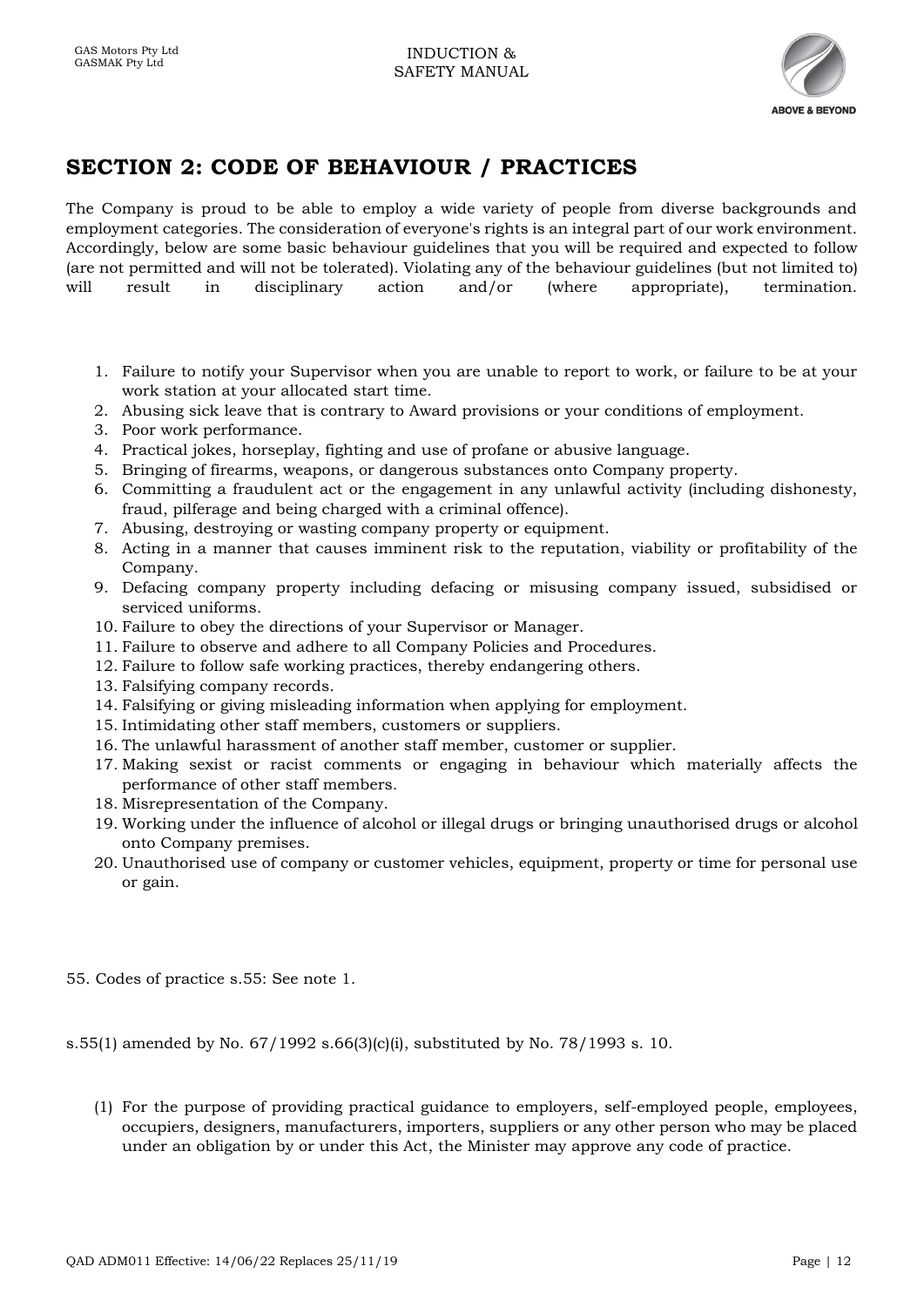

- s.55(2) amended by No.67/1992 s.66(3)(c)(ii)
	- (2) A code of practice may consist of any code, standard, rule, specification or provision relating to occupational health or safety and may apply incorporate or refer to any document formulated or published by anybody or authority as in force at the time the code of practice is approved or as amended formulated or published from time to time.
- s.55(3) amended by No.67/1992 s.66(3)(c)(i)
	- (3) The Minister may approve any revision of the whole or any part of a code of practice or revoke the approval of a code of practice.
	- (4) The Minister shall cause to be published in the Government Gazette notices of
		- (a) the approval of a code of practice;
		- (b) the approval of a revision of the whole or any part of a code of practice; and
		- (c) the revocation of approval of a code of practice
- s.55(5) amended by Nos 67/1992 s.66(3)(c)(iii), 13/1996 s.59.
	- (5) The Minister shall cause a copy
		- (a) of every approved code of practice;
		- (b) where an approved code of practice has been revised and that revision has been approved, of every approved code of practice as so revised; and
		- (c) where an approved code of practice applies incorporate or refers to any other document, of every such document to be made available for inspection by members of the public without charge at the office of the Authority during normal office hours.
	- (6) An approved code of practice shall come into effect
		- (a) on the day on which notice of approval of the code of practice is published in the Government Gazette or on such later day as may be

\* \* \* \* \* \* \* \* \*

by the employer to comply with any requirement imposed by or under this Act.

- (2) An employee shall not
	- (a) wilfully or recklessly interfere with or misuse anything provided in the interests of health safety or welfare in pursuance of any provision of this Act or the regulations; or
	- (b) wilfully place at risk the health or safety of any person at the workplace.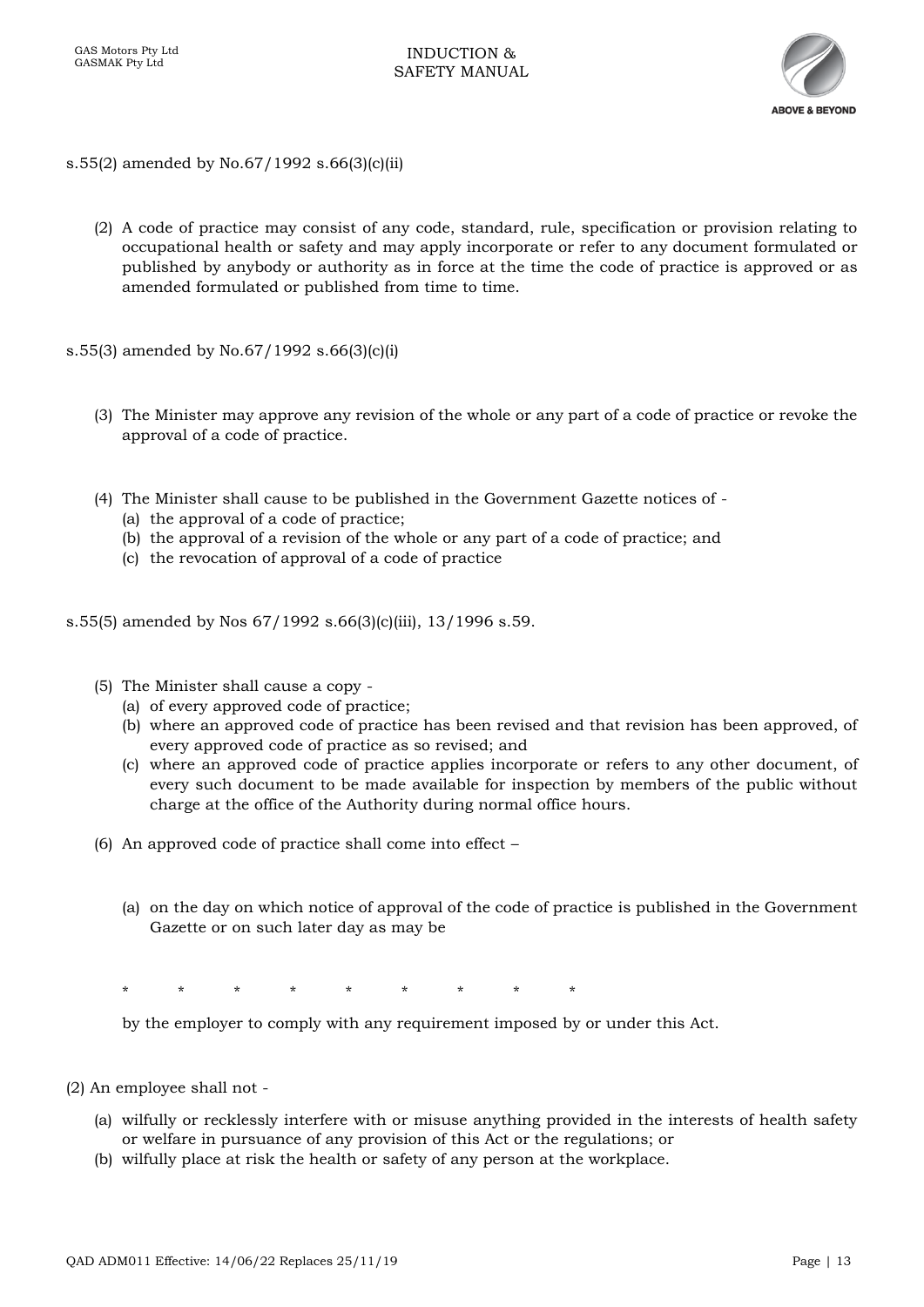

## <span id="page-13-0"></span>**SECTION 3: MISLEADING AND UNFAIR SALES BEHAVIOUR**

You may be (or could become) one of the many staff members who sell vehicles, service or parts to customers. It is, therefore, important to advise you that the Trade Practices Act prohibits misleading and unfair sales behaviour. Breaches of the Act can result in substantial fines and damages being awarded against both you and the Company.

Common areas of concern in our organisation include:

#### <span id="page-13-1"></span>**GENERAL**

Do not make misleading comments about price, particularly if being asked to compare a competitor's price.

- If pressured by a customer as to the suitability, features or benefits of a product, and you are uncertain, consult your Supervisor or Manager rather than guessing or giving incorrect information.
- If your conduct is in breach of the Trade Practices Act, you are liable to be dismissed.

#### <span id="page-13-2"></span>**PARTS**

- Only `genuine' manufacturer's parts may be described as such.
- Ensure customers are aware of the manufacturer's and the Company's policy on warranties and refunds, particularly if queried.
- Ensure that the parts sold will meet the customer's requirements, offering a refund or credit if this turns out not to be the case.

#### <span id="page-13-3"></span>**SERVICE AND REPAIRS**

- Clearly set out the work to be done on the job card, (with a quote if applicable).
- Ensure the customer signs the job card (or gives documented approval) as acknowledgement of work to be done.
- Contact the customer for approval if the work to be done changes from that described on the job card. Document any agreed changes.
- Suitably qualified trained staff must carry out all work.
- Check that the work carried out agrees with the job card.
- Fully explain the work actually done to the customer, together with any warranties on service, repairs and parts.

#### <span id="page-13-4"></span>**VEHICLE SALES**

- Give a true description of the vehicle including features particularly where the vehicle is on order.
- Ensure the details of warranty are fully and clearly explained.
- Clearly describe a demonstrator as such.
- Ensure that the vehicle offered is clearly suitable for the customer's intended purpose.
- Ensure extra charges (e.g. dealer delivery and on-the-road costs) are fully explained and included in the quotation and final price.
- Fully explain finance conditions and costs to the customer.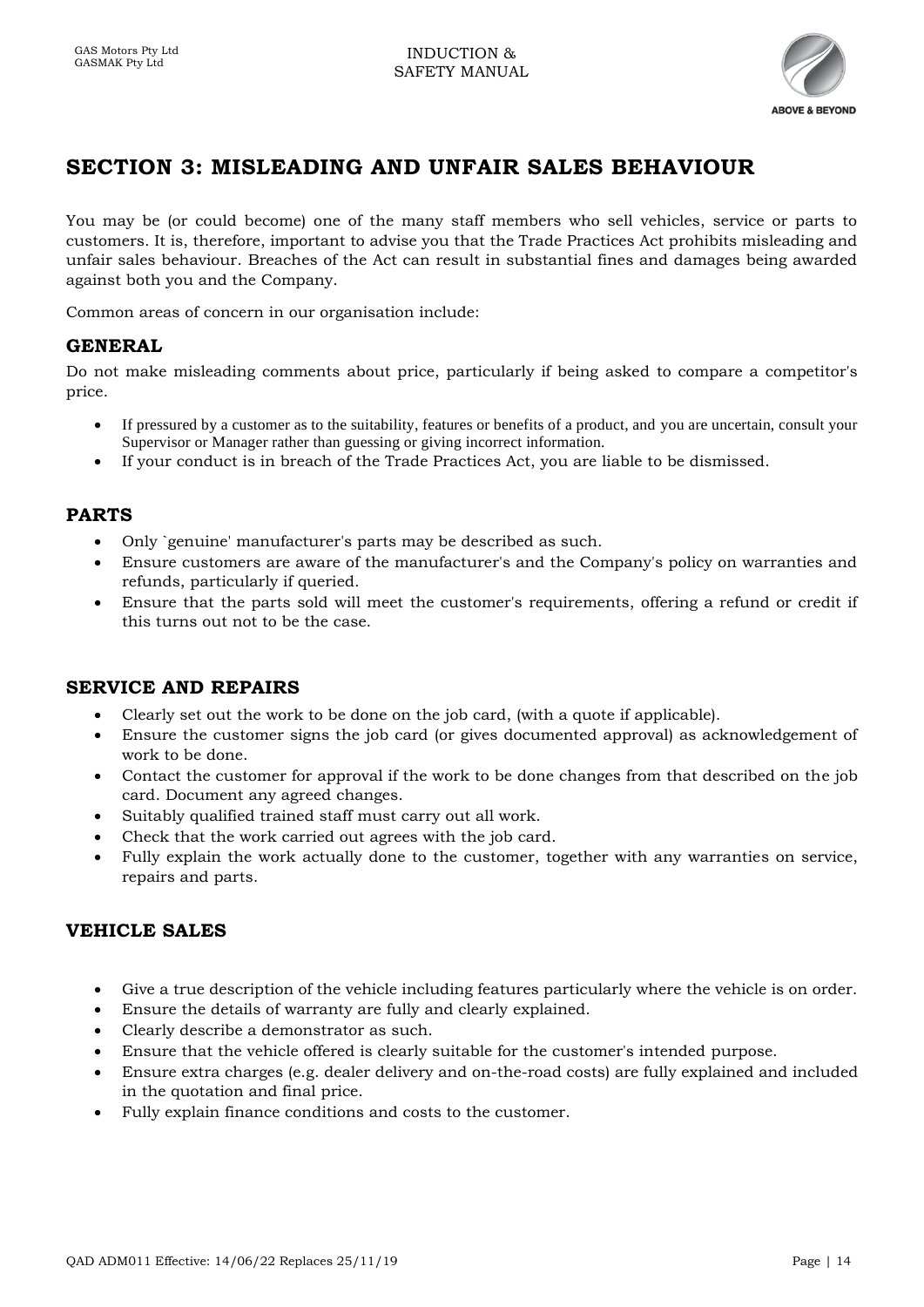

## <span id="page-14-0"></span>**SECTION 4: HARASSMENT & DISCRIMINATION POLICY**

The Company is an equal employment opportunity employer.

To seek further information on our Harassment and Discrimination Policy and Procedures please refer to your direct Manager or our Grievance Officer.

## <span id="page-14-1"></span>**SECTION 5: GENERAL POLICIES AND RULES**

## <span id="page-14-2"></span>**ACCIDENTS**

If any injury occurs on the job, no matter how slight, report it *immediately* to your Supervisor or Manager. Failure to do so could affect a subsequent workers' compensation claim. All accidents, injuries or occurrences must be recorded and logged correctly by the Department Manager or Occupational Health & Safety Officer.

## <span id="page-14-3"></span>**ACCIDENTS - COMPANY VEHICLES**

If the vehicle you are driving is involved in an accident, you must complete the Company's *Motor Vehicle Accident Form 1* (found at the back of the Motor Vehicle Handbook) in full immediately and hand it to the Financial Controller. *Every driver is to ensure a copy of this form is kept in the glove box of the vehicle. You will* be held responsible for any fines or infringements received. These must be paid promptly without any liability to the Company. More information on the use of company vehicles and accident procedures are detailed in the Company Policies and Procedures Manual, and the Motor Vehicle Handbook.

## <span id="page-14-4"></span>**ALCOHOL AND DRUGS**

You are not allowed to work under the influence of intoxicating liquor or a drug (except for a drug taken in accordance with the directions of a medical practitioner). The Company is concerned about productivity and more importantly, for your safety, fellow workers, customers and the general public. The Company reserves the right to request you to have a drug or alcohol test if it is thought you are under the influence of illegal drugs or alcohol. Should you be found to be under the influence of either drugs or alcohol at the workplace while carrying out your duties, or if you are found to be bringing unauthorised drugs or alcohol onto the premises, you will not be allowed to continue to work. The Company reserves the right to take whatever action is deemed suitable including instant dismissal.

The consumption of alcohol on company premises, or during work hours is strictly forbidden (consumption of alcohol may be permitted at approved company functions).

#### <span id="page-14-5"></span>**AMENDMENTS**

All amendments to this Induction and Safety Booklet will be made on an `as required' basis and issued as a notice. New staff will be issued with the current version containing any amendments.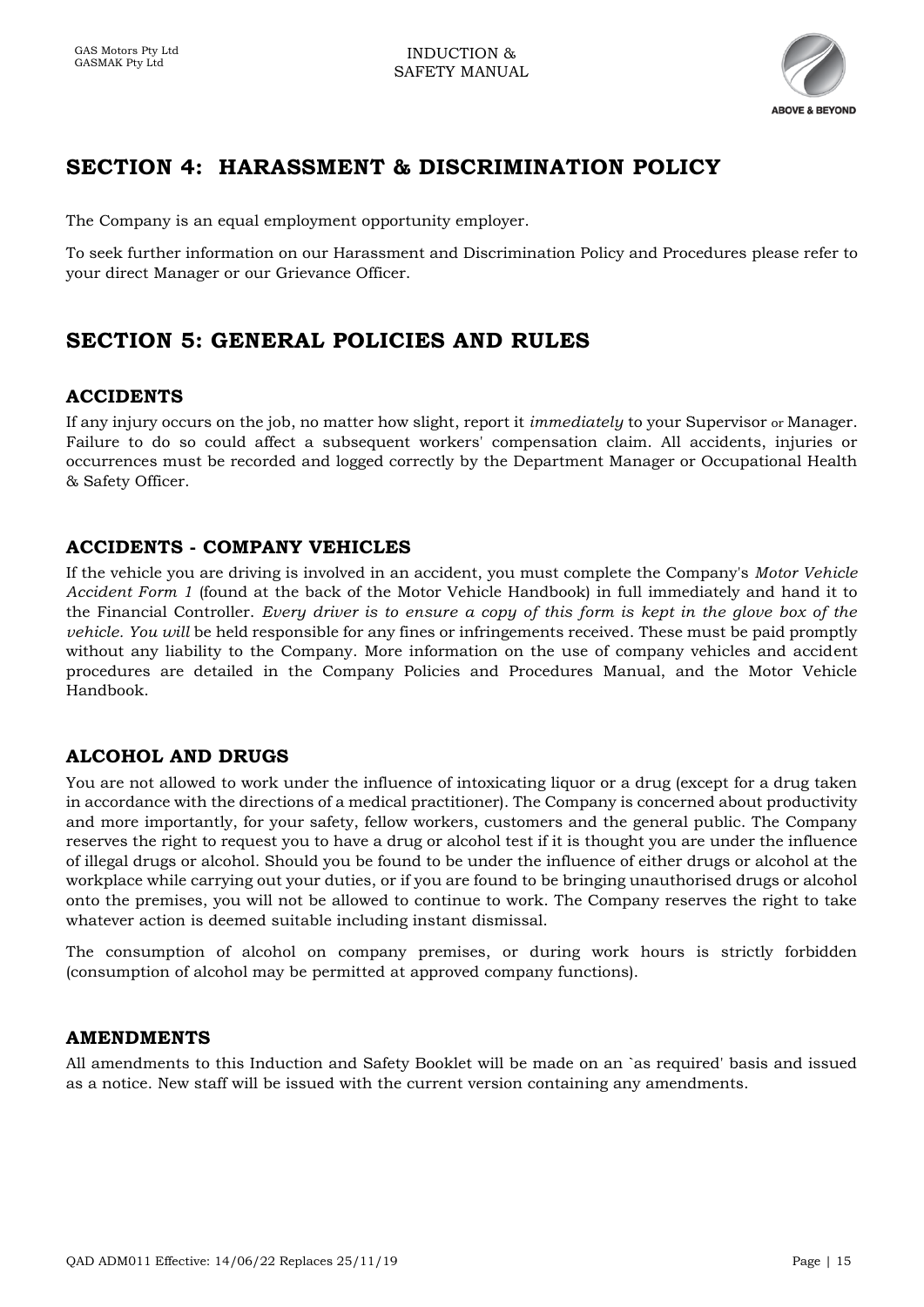

#### <span id="page-15-0"></span>**AMENITIES**

Amenities are provided for your convenience. Lunchrooms are to be used for tea and meal breaks. Please keep these areas clean and tidy, clean up after yourself and place rubbish in the bins provided. Food waste should be disposed of hygienically. Eating is not permitted in the showroom, customer lounge, service reception, or any other customer contact areas.

#### <span id="page-15-1"></span>**ATTITUDE AND HARMONY IN THE WORKPLACE**

Harmony in the workplace is very important, both within and between departments. It is expected that you show courtesy and co-operation when dealing with other staff, other departments and customers.

It is up to everyone to make a conscious effort to have a positive attitude and to treat your work mates in the same way as you wish to be treated. The wilful ridicule of other staff, management or departments is totally unacceptable. Encouraging others to participate in or malign other staff, management or departments will not be tolerated. This type of behaviour will result in disciplinary action and/or (where appropriate), termination.

#### <span id="page-15-2"></span>**BUILDINGS OR FACILITIES**

The use of company buildings or other real estate facilities, and/or plant and equipment is not permitted for personal use outside the requirements of employment, without permission from the Department Manager concerned. If you have obtained approval to use company facilities for personal use, you must have "clocked off' prior to commencing these personal tasks. **You** *are not covered by workers' compensation for the relevant time*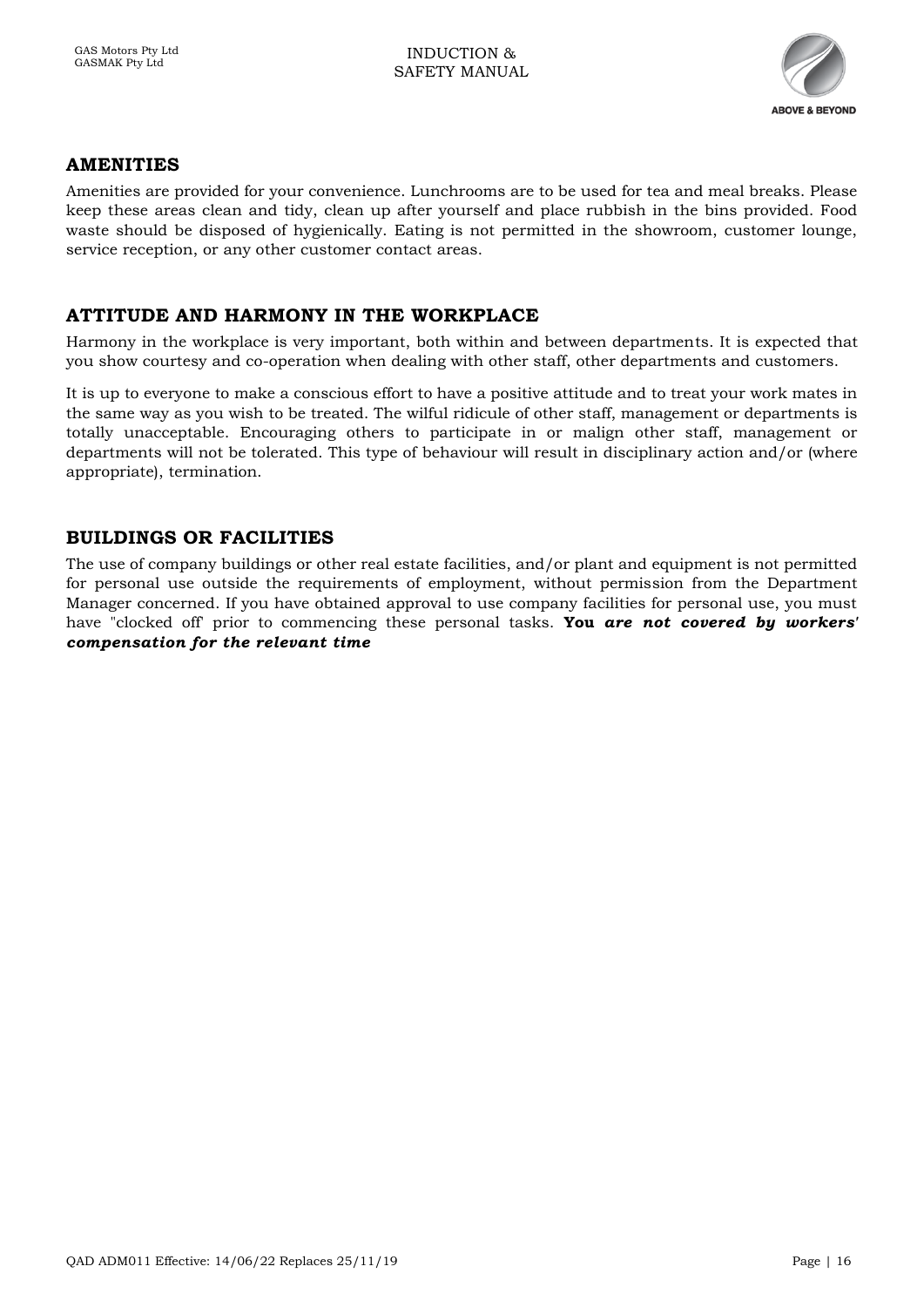

## <span id="page-16-0"></span>**CASH AND CHEQUE HANDLING**

#### <span id="page-16-1"></span>**Cash**

If cash handling is a part of your job function, you will be held responsible for its safekeeping whilst the cash is in your possession and for obtaining correct authorisations whenever the cash is transferred from your possession to another person or the bank. Failure to follow these basic rules will result in your having to reimburse the Company for any cash not accounted for and will result in disciplinary action and/or (where appropriate), termination.

#### <span id="page-16-2"></span>**Cheques**

- (1) Personal or business cheques of less than \$500 may be accepted as payment for parts and service invoices where we know the customer. Cheque payments of more than \$500 require a bank cheque. Additional identification, licence number and expiry date may be required in certain circumstances and recorded on the back of the cheque.
- (2) In all cases, methods of payment such as cash, credit card or eftpos are preferred.
- (3) Where cheques are accepted as payment for repairs or service invoices, they should be for the exact amount of the relevant invoice. Under no circumstances are personal or business cheques for larger amounts to be accepted and change given.
- (4) When a cheque is accepted, the parts or service invoice number should be written on the back of the cheque, together with the identification details of the drawer. If the drawer is a known customer, this should be noted as an alternative to identification details. A stamp will be provided to facilitate the endorsement of all cheques with the above information.
- (5) Cheques made payable to third parties other than the Company's trading name are generally not accepted for payment. In some cases third party cheques drawn on the Reserve Bank by Government Departments (such as pension cheques, income tax refunds) and may be accepted as payment *-provided the bearer of the cheque is known to us and can be positively identified.*  The payee must endorse the cheque as payable to the Company's trading name. Prior approval for the acceptance of such cheques must be sought from the Dealership Manager.

Under no circumstances will approval be given to accept personal or business third party cheques for cash.

- (6) Staff cheques may not be cashed via the service or parts department tills or deposits held by the accounts department.
- (7) Personal cheques will not be accepted as settlement for motor vehicle purchases. The acceptance of cheques in settlement of motor vehicle transactions is the responsibility of the F&I Department.

#### <span id="page-16-3"></span>**COMPANY EQUIPMENT**

The use of company equipment such as photocopiers, fax machines, phones, computers, computer software, printers, special service tools, electronic devices, library materials, microfiche and computer sourced information, is not permitted for personal use or the use of any external third party without prior permission from your Department Manager. Removal of any equipment from the premises without the Department Manager's authorisation is not permitted; you will be held personally responsible and will result in disciplinary action and/or (where appropriate), termination.

#### <span id="page-16-4"></span>**COMPANY PROPERTY**

You are expected to respect company property and the property of other staff members. Damage to any buildings, equipment and other company facilities, caused by negligence may result in you having to pay for the damage and will result in disciplinary action and/or (where appropriate), termination.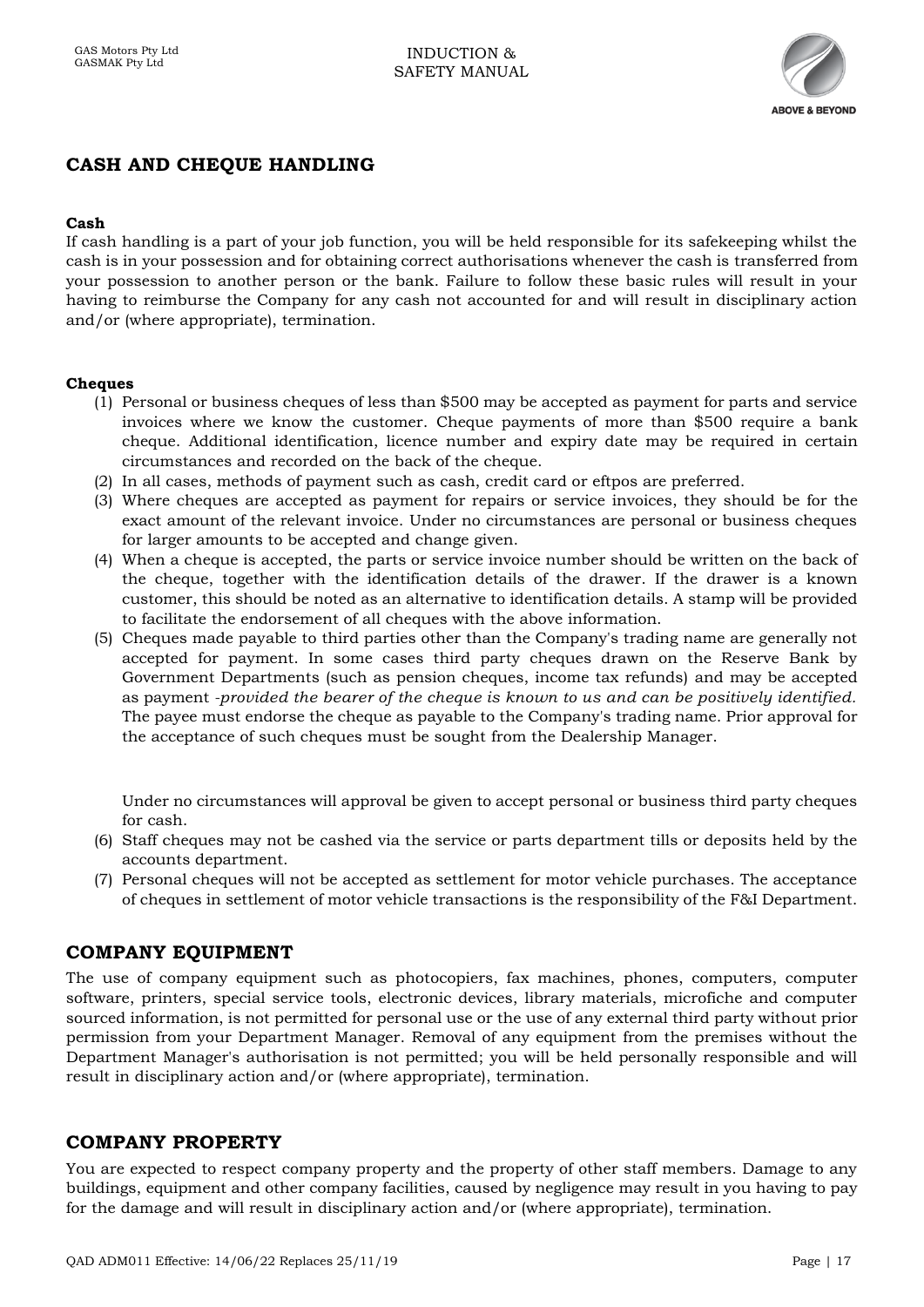

## <span id="page-17-0"></span>**COMPANY RULES AND POLICIES**

It is expected that your behaviour during Company time both on and off the premises will be beyond reproach and that you will uphold the standards set by the Company at all times (this includes your attendance at any training sessions**). Company loyalty is a condition of your employment and any disregard for the Company Policies will result in disciplinary action and/or (where appropriate), termination.**

## <span id="page-17-1"></span>**COMPANY VEHICLES (INCLUDING DELIVERY VEHICLES)**

Various positions require staff to drive company vehicles. Some staff will be allocated a vehicle for sole use, others for specific duties, e.g. deliveries or casual use to the post office, banking etc.

If you have been authorised to drive a company vehicle (including delivery vehicles), you must observe the following rules:

- Only licensed drivers may drive company vehicles.
- Drive in a safe and courteous manner, as your behavior as a driver reflects upon the Company. Company vehicles must be kept clean and presentable at all times and serviced promptly according to the manufacturer requirements when kilometer levels are reached.
- Smoking in a company vehicle is not permitted.
- Report any defects on company vehicles to your Department Manager immediately.
- Personal property must not be left in company or customer vehicles, as the Company is not responsible for loss or damage.
- Keys must not be left in vehicles that are unattended. Vehicles must be locked and where possible alarms activated.
- If you are allocated a Company vehicle, your Department Manager will advise fuel usage limits to you. Excessive use of fuel for personal purposes is not allowed.
- Improper behavior or improper use of company vehicles will result in disciplinary action and/or (where appropriate), termination.

Staff with sole use of a Company vehicle for business purposes may also use the vehicle during period of annual leave or public holidays in accordance with the Rules set out in the Motor Vehicle Handbook.

#### <span id="page-17-2"></span>**Demonstrators**

The use of company demonstrators involves the same obligation as that of any company vehicle. The vehicles are to be kept clean and ready for delivery at all times. Any defects are to be reported to the Depart Manager and rectification undertaken immediately. NOTE: **No company vehicle is to be driven interstate without approval of dealer principal.**

#### <span id="page-17-3"></span>**COMPUTER ACCESS POLICY**

The computer system must only be accessed to the level of your authorised password. Information on vehicles and customers is for Company use only. Information accessed through the computer system on a vehicle or customer is strictly confidential and must not be given to a third party, no matter how close the presumed relationship of that person with our customer. All enquiries regarding our customers and/or their vehicle by another party must be directed to the relevant Department Manager and in the case of references, the Financial Controller. Under Australian laws, privacy is legally protected and company personnel who breach these regulations will result in disciplinary action and/or (where appropriate), termination.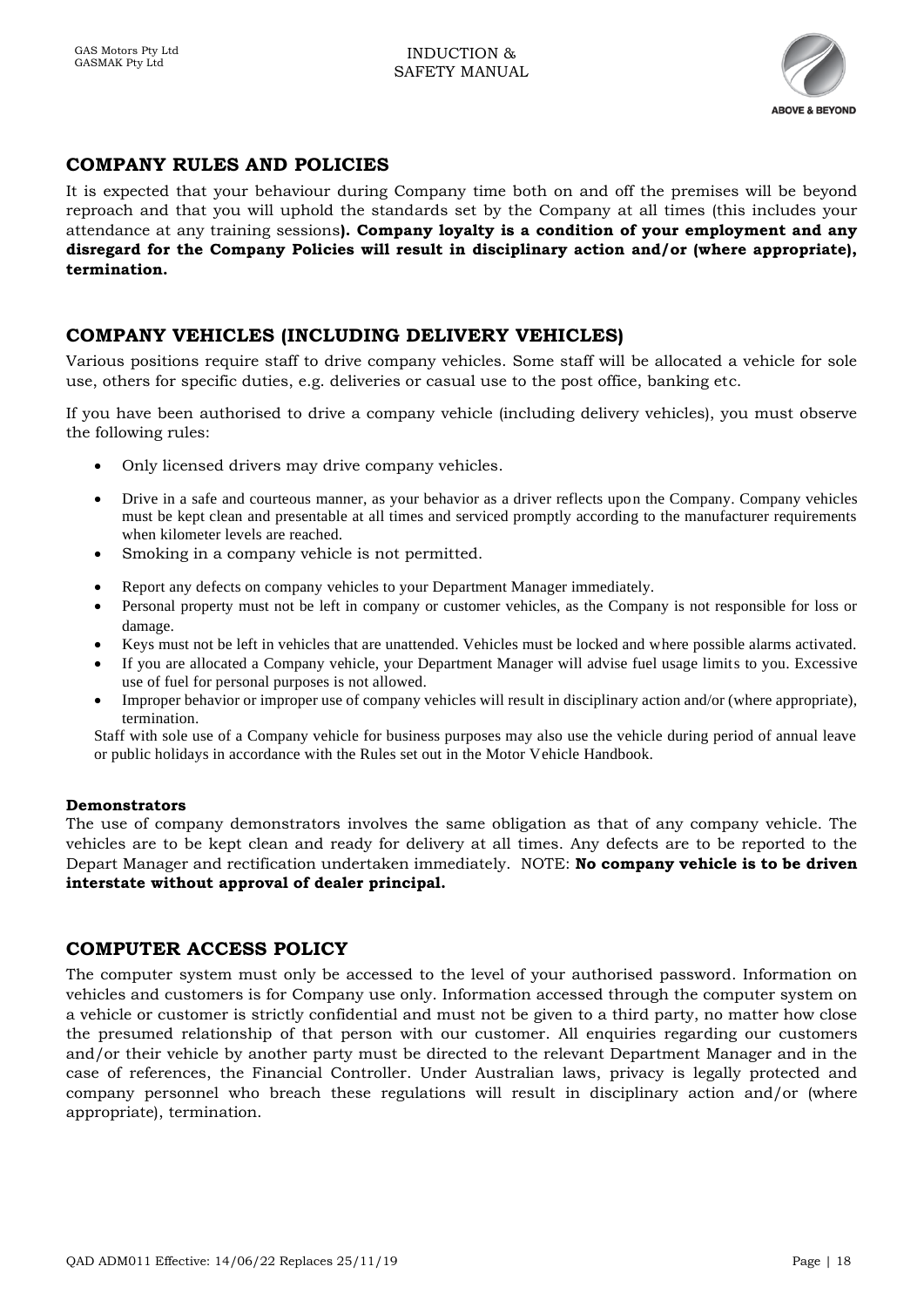

### <span id="page-18-0"></span>**COMPUTERS**

Access to computers has been provided in order to carry out job functions efficiently and effectively. Computers are not for personal use, unless authorised by your Department Manager. Screen savers (unless authorised by the MIS Department), accessing, storing or distribution of inappropriate or offensive material is not acceptable. The use of electronic communication may be monitored. All material transmitted or received by electronic communication belongs to the Company. Improper use of Company computers will result in disciplinary action and/or (where appropriate), termination.

#### <span id="page-18-1"></span>**E-MAIL AND INTERNET**

All e-mail and Internet is the property of the Company and as such, it is important we maintain knowledge of use and abuse of the facilities.

- (1) All e-mail and company management can review Internet access. This is to ensure e-mail use and Internet access is appropriate and professional.
- (2) We accept that some non-business usage of e-mail is appropriate. For this reason, the company does not desire to completely prohibit the use of e-mail for non-business use. Browsing the Internet for non-business purposes for those given access during paid business hours is strictly not permitted. If this privilege is abused, Internet access will be permanently denied, and a written warning may be issued.
- (3) Further to our discrimination and harassment policies, acts of, or attempts at sending obscene, harassing and/ or threatening e-mail is strictly prohibited. Browsing of certain categories of WWW sites is also strictly prohibited. These include sexually orientated sites; sites with racist, anarchist or violent themes; "chat" sites; and any site deemed illegal by local; state or federal laws. This applies at all times when using the Companies Internet, Social Media and e-mail facilities.
- (4) Sending, receiving, printing or otherwise disseminating proprietary data, trade secrets or other confidential information of the Company in violation of the company policy or proprietary agreements with other companies or organizations is prohibited.
- (5) Forgery (or attempted forgery) of electronic mail messages is prohibited.
- (6) Unauthorized acts of, or attempts to read, delete, copy, or modify the electronic mail of other users is prohibited.
- (7) Use of systems and/or networks in attempts to gain unauthorized access to remote systems is prohibited.
- (8) The wilful introduction of computer "viruses" or other disruptive/destructive programs into the Companies network or into external networks is strictly prohibited.

The Company has made a large investment in e-mail and Internet facilities to improve the workflow and systems for all staff. Abuse of the above guidelines will be dealt with severely. This can include immediate termination. We hope that you will view each of the guidelines as common sense, however if you do have any questions or comments, please do not hesitate to speak with IT Manager.

#### <span id="page-18-2"></span>**COMPLAINT/GRIEVANCE PROCEDURES**

It is Company Policy to treat staff members fairly and impartially and to provide prompt consideration of complaints and grievances that may arise. If a dispute or problem arises at the workplace, you are encouraged to attempt to resolve the dispute or problem with the person concerned yourself. You can speak to your Department Manager. Alternatively, a Contact Officer has been appointed at your place of work to assist you with your complaint/concern and you can obtain a copy of the Company's *Grievance Procedures* from them.

If you believe the problem or dispute cannot be or has not been satisfactorily resolved, you are further encouraged to approach the Dealer Principal.

Management doors are always open for you to discuss any matters related to your work.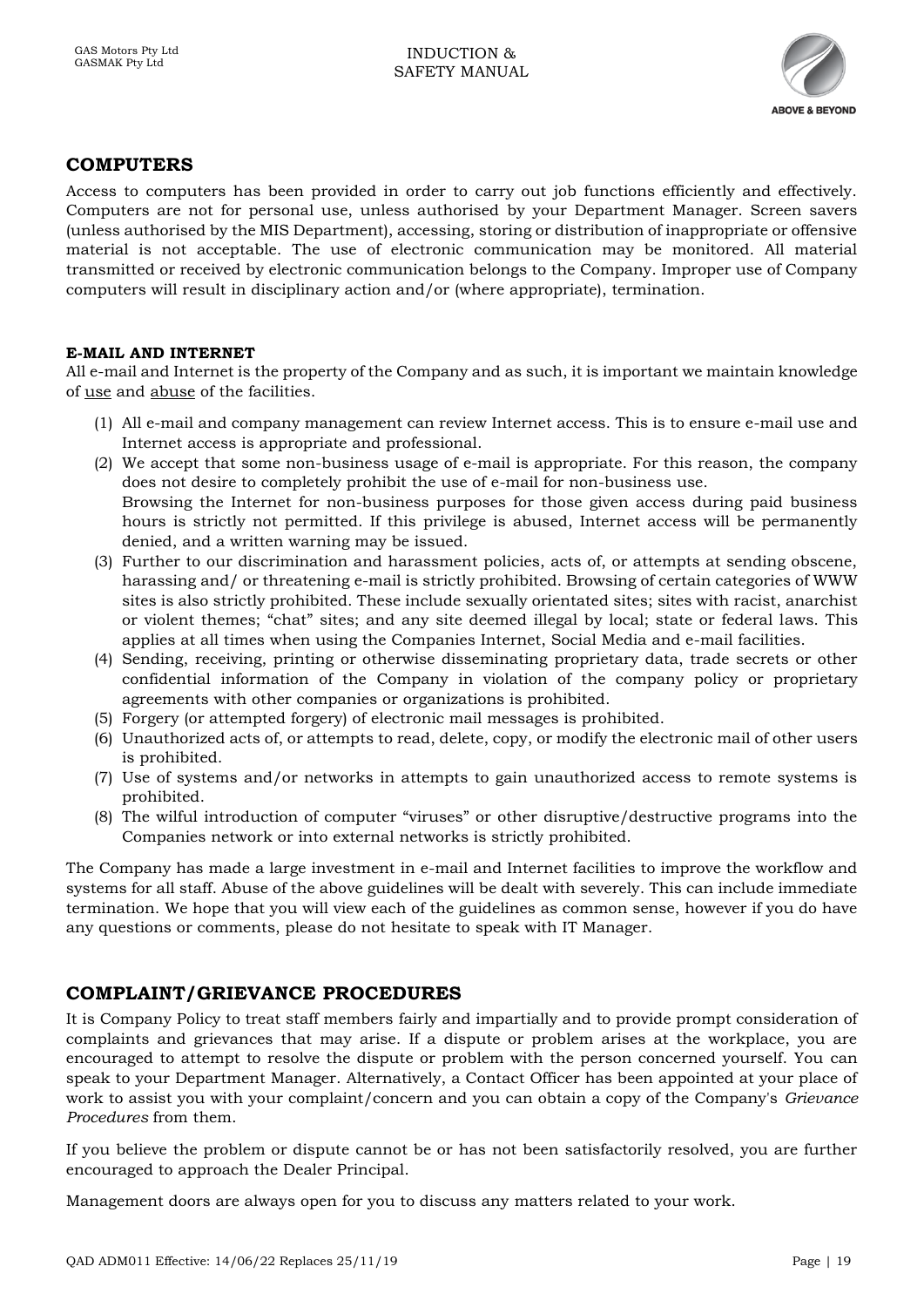

## <span id="page-19-0"></span>**CONFIDENTIALITY AND DISCLOSURE OF INFORMATION**

Information relating to the affairs of the Company, suppliers and staff. It is a condition of your employment that you do not disclose any such information to any person unless you are authorised to do so by the Dealer Principal. You must not use this information for personal gain or benefit. In addition, you must continue to keep such information confidential for one year after you leave your employment with the Company. In the event that such confidential material is disclosed the Company will have the right to take action for damages.

#### <span id="page-19-1"></span>**CONFLICT OF INTEREST**

It is a condition of your employment that, whilst you are employed with the Company you must not engage directly or indirectly in any business which carries on a similar business to that of the Company, unless prior approval in writing has been provided by the Dealer Principal. In addition you must not participate in any activity outside the Company's hours of work, which, as a result, conflicts in any way with the execution of your duties for which the Company employs you.

#### <span id="page-19-2"></span>**CUSTOMER COMPLAINTS**

If for any reason you are involved directly with a customer who has a concern or complaint, you are required as a minimum to do the following;

- Let the customer have his/her say do not interrupt.
- Remain happy and composed
- Attempt to resolve their complaint (you are authorised to solve the complaint if the resolution cost is less than \$50.00, you must immediately report your actions to your Manager)
- Explain that you wish to help solve the problem so you will refer them to your immediate Supervisor or Manager.
- Thank the customer for bringing their concern to your attention and assure them that your Manager or our Customer Relations Manager will follow the matter through.

It is the intention of the Company that all customers' concerns and complaints are dealt with promptly in a most mutually beneficial manner. If you or your Department Manager are unable to satisfy a customer's concerns or complaints, they are to be brought to the attention of the General Manager or Dealer Principal.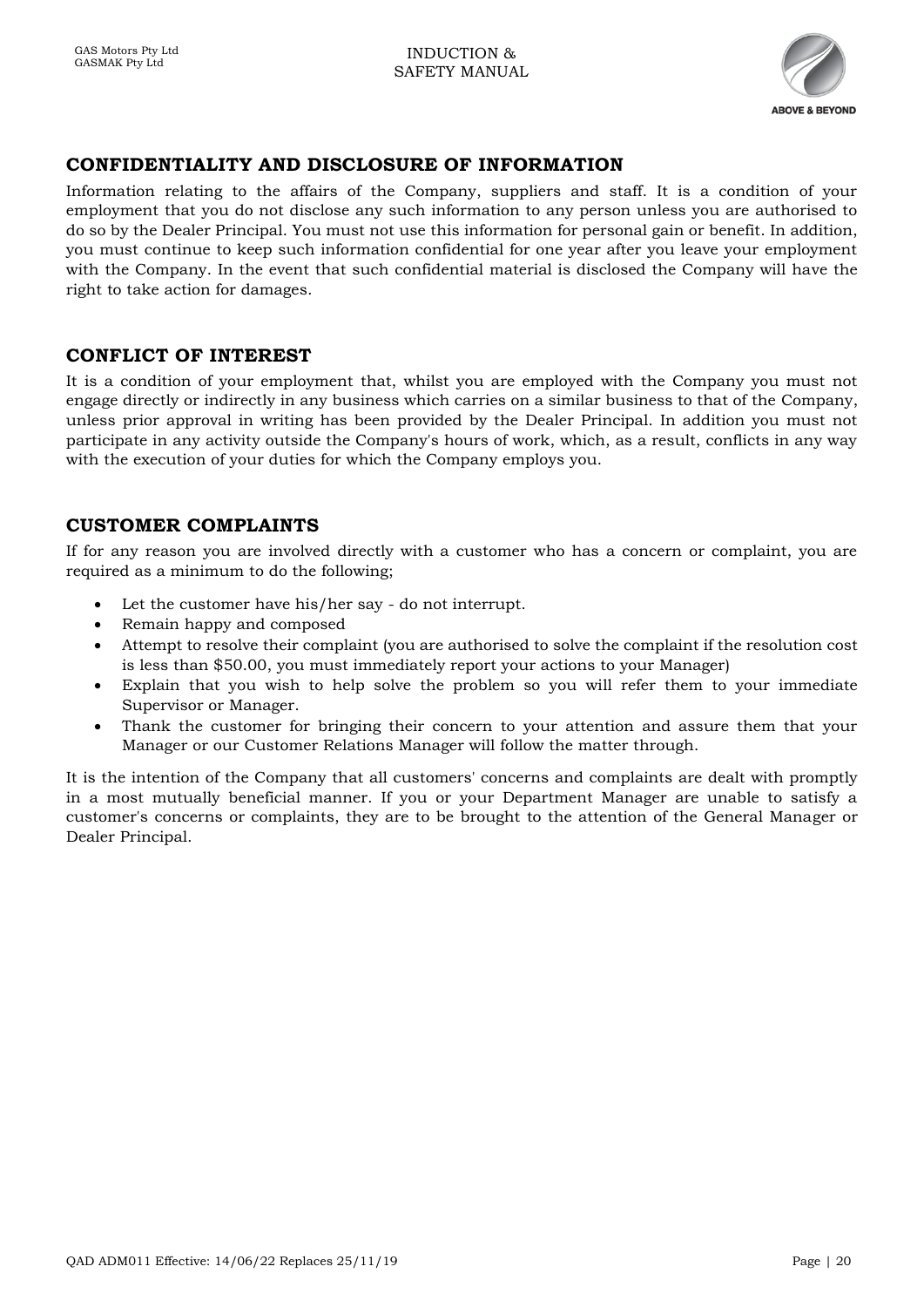

## <span id="page-20-0"></span>**CUSTOMER RELATIONS**

If we deal with customers fairly, promptly and courteously, we will give them reason to come back for their next vehicle or service requirement.

#### **Remember:**

Acknowledge the customer promptly and with courtesy. Introduce yourself with a smile

- Treat all customers with respect, regardless of gender, perceived race or ethnic background, disability, or any other distinguishing characteristics
- Ascertain the customer's name and use it wherever possible

Be friendly, but not familiar

Always remain calm, *do not lose your temper* Make only promises you can keep

Be sincere and listen to what the customer is telling you they want from us, be positive - let the customer know what you *can do*

Respectful and clear communication eases most problems

Regardless of your own job **description never leave a customer unattended**

#### <span id="page-20-1"></span>**CUSTOMER VEHICLES**

The following rules must be observed when driving a customer's vehicle.

- Do not operate a customer's vehicle for any reason unless you hold a current driver's licence and you have determined for yourself that the vehicle is registered or has a current issue trade plate fitted (including road-testers).
- You must obtain authority from the Supervisor or Department Manager to drive a customer's vehicle.
- Authorised company staff may only drive customer vehicles for repair or road test, collection and delivery.
- Extreme caution must be observed when driving customer vehicles. Safe driving according to traffic regulations is required.
- The use of radios except when necessary for repair is not permitted.
- Smoking in a customer's vehicle is not permitted.
- Any damage to a customer's vehicle or the soiling of the interior is to be reported immediately to your supervisor.
- Workshop staff must protect vehicles from workshop grime by using suitable seat covers, floor mats and guard covers.
- Keys must not be left in vehicles that are unattended. Vehicles must be locked and where possible alarms activated.
- Misuse of a customer's vehicle will result in disciplinary action and/or (where appropriate), termination.

#### <span id="page-20-2"></span>**CUSTOMER TEST DRIVES**

No vehicle is to be test driven by a customer unless accompanied by a Company staff member. A photocopy of the customer's licence must be obtained prior to any test drive occurring. Any subsequent variation must be authorised by the Dealer Principal. All salespersons must be familiar with the Company's Procedures as outlined in the Motor Vehicle Handbook, paying particular attention to the section *'Theft Protection'.*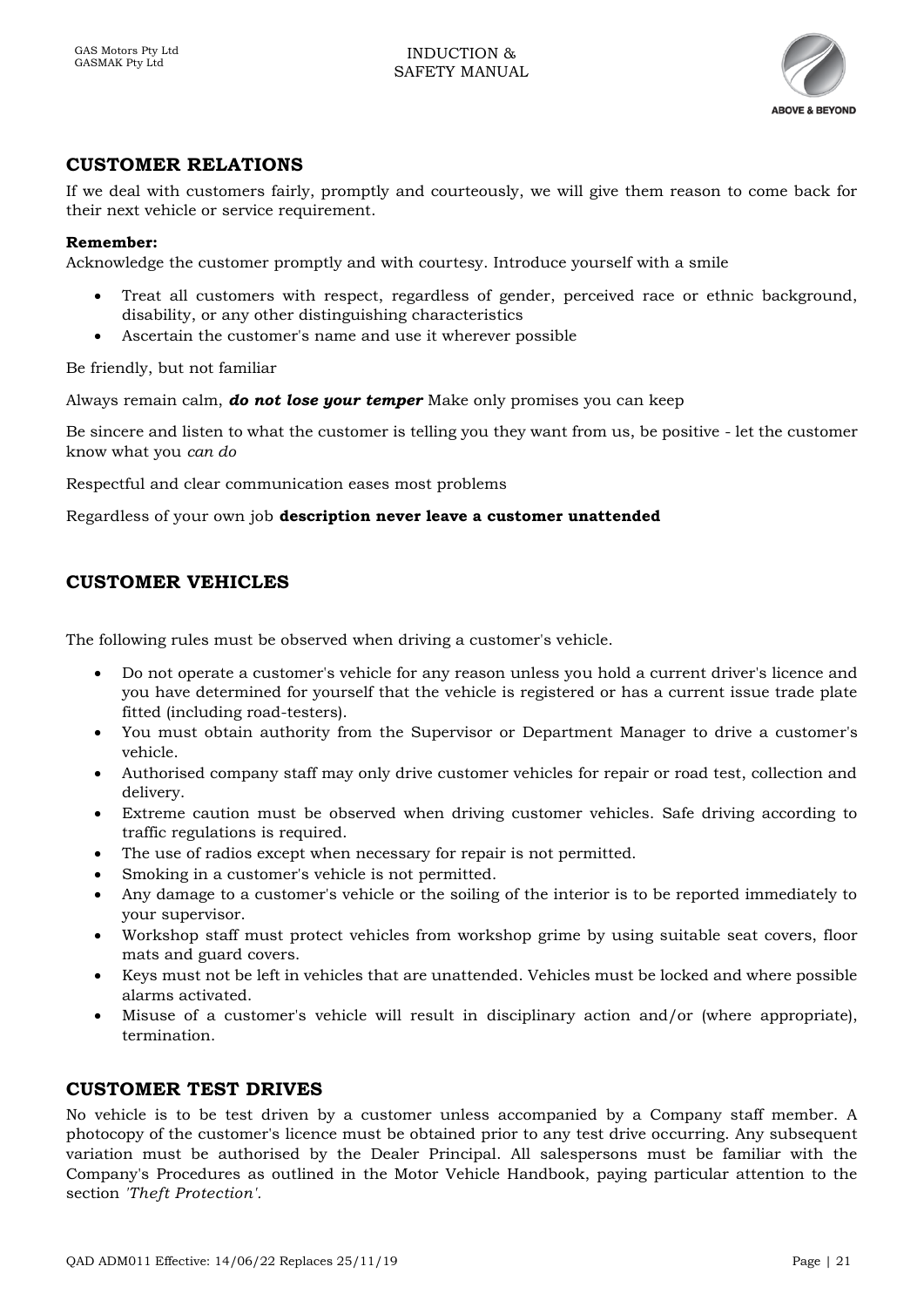

## <span id="page-21-0"></span>**DRINK DRIVING**

Driving a customer or Company vehicle (including delivery vans) while under the influence of alcohol or illegal substances is absolutely forbidden and may result in instant dismissal. A bus driver must not have drugs or alcohol present in his or her blood or breath immediately before or while driving a bus.

Where alcohol or illegal substances are a factor in an accident and the Company's insurers declines the claim, the Company will pursue you to recover the cost for damage caused.

#### <span id="page-21-1"></span>**ENVIRONMENTAL OBLIGATIONS AND IMPLICATIONS**

Current legislation requires we take all reasonable and practical measures to ensure we prevent contaminants escaping into the environment. For example, waste oils and liquids should not be tipped down sinks or storm water drains, nor should they be poured onto the ground or into trenches.

We have a moral and legal responsibility to conform to these obligations. Substantial penalties exist for non-conformance. Should you be aware of any environmental damage either potential or real, you are required to report to our Environmental Manager.

#### <span id="page-21-2"></span>**FIRE EMERGENCY**

Fire is an ever-present hazard, especially where fuels and electrical equipment are used. Familiarise yourself with the fire extinguisher locations and the building exits. Every staff member should know how to operate them effectively: Doorways marked EXIT should not be obstructed at any time.

#### <span id="page-21-3"></span>**EVACUATION OF PREMISES**

AN EMERGENCY EVACUATION SYSTEM IS DISPLAYED FOR YOUR AWARENESS ON THE NOTICE BOARDS IN YOUR DEPARTMENT. PLEASE READ.

### <span id="page-21-4"></span>**FIRST AID**

First aid kits are located in various departments (the First Aid Officer should be notified if first aid supplies are low or require replacing). If you need first aid assistance, contact a First Aid Officer. All first aid treatment received should be treated as a temporary measure and if further assistance is required, a doctor should be consulted.

#### <span id="page-21-5"></span>**FIRST AID PRACTIONERS**

A LIST OF ALL FIRST AID PRACTIONERS AND CONTACT NUMBERS IS DISPLAYED ON THE NOTICE BOARDS WITHIN YOUR DEPARTMENT. PLEASES READ.

#### <span id="page-21-6"></span>**FRIENDS AND FAMILY**

As vacancies arise, we are happy to interview anyone you might recommend for a job. Naturally, all applicants will be screened as carefully as you were and will be hired only if they meet the job requirements.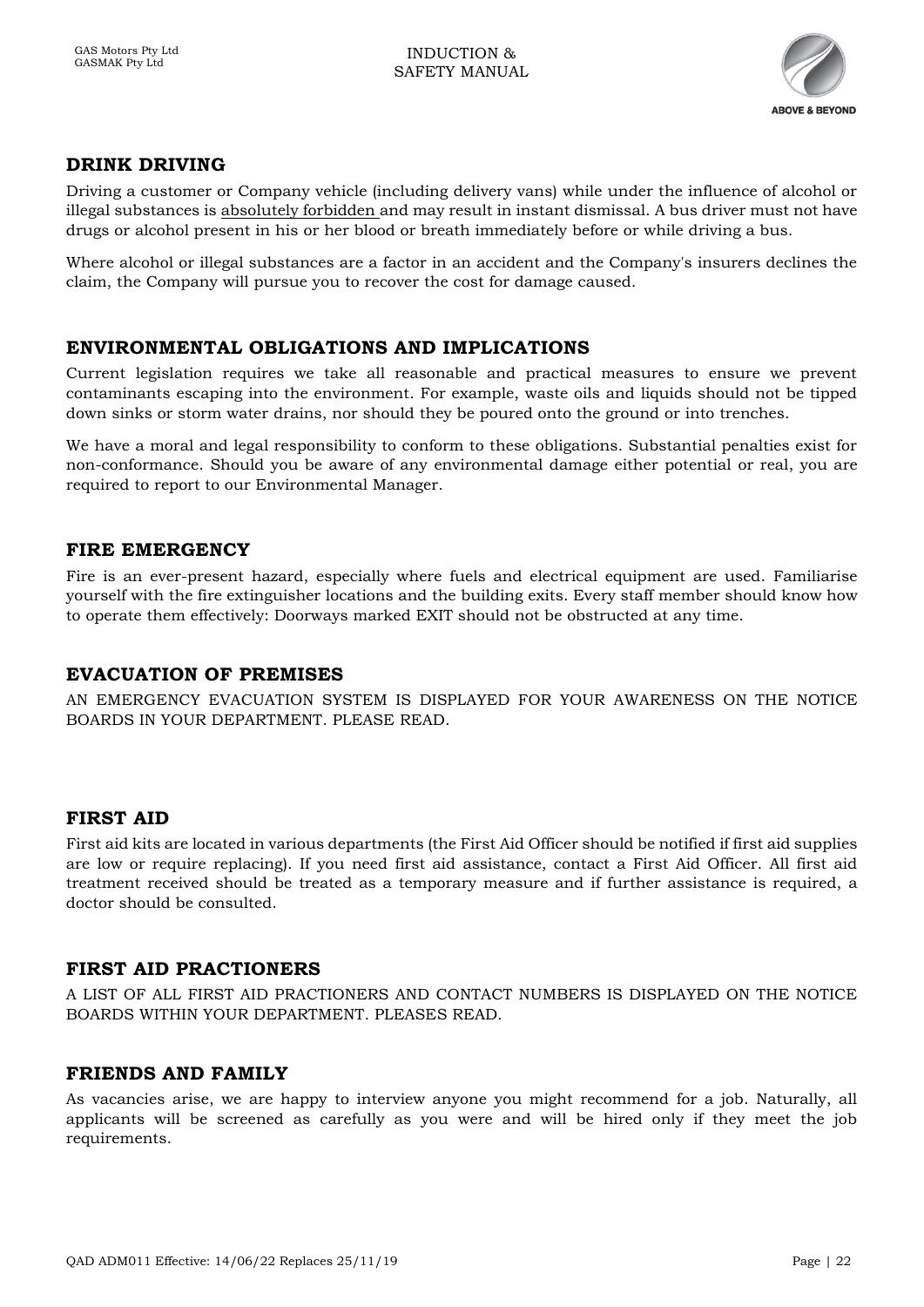

## <span id="page-22-0"></span>**FRINGE BENEFITS TAX (FBT)**

Accepting any gifts or gratuities including such items as incentive trips, dinners, tickets to sporting events, etc. may have FBT implications. Therefore, it is Company policy that you are *precluded* from participating in product promotions arranged by suppliers and manufacturers unless the Company receives a written undertaking from the supplier/manufacturer that they will reimburse the Company for the FBT payable or that they will bear the cost themselves. If you disregard this policy and accept any award, gift or gratuity, this benefit will be deemed as "assessable income to the employee". If FBT is applicable and not borne by the person/s or company offering the benefit then the liability for any taxes incurred is the sole responsibility of the recipient of the benefit and will not be borne by the Company.

#### <span id="page-22-1"></span>**GIFTS AND GRATUITIES**

You are not permitted to ask for or receive any money, rewards, goods or services additional to your remuneration package from any person, persons or companies that deal with the Company unless specifically approved in writing by the Dealer Principal.

The granting of permission to participate in any incentive or promotion provided by a third party will be granted only as a benefit and not as a right to participate. Therefore any participation by you in any promotional incentive is at the sole discretion of the Directors of the company.

## <span id="page-22-2"></span>**HOURS OF TRADING AND ATTENDANCE**

Business hours vary from department to department. Your Department Manager will advise your hours of work. Management may change these hours in accordance with award provisions to fit the needs of our customers.

## <span id="page-22-3"></span>**HOUSEKEEPING**

Good housekeeping and good work go hand in hand. Customers often compare the quality of service with the cleanliness of the premises. You must not allow untidiness to create an impression of carelessness and poor service. Take the little additional care needed by keeping equipment in its proper place. Dispose refuse in the containers supplied, and observe the few simple rules of tidiness. It is your obligation to protect and/or return equipment, keep your work area clean and tidy, and follow common sense and safe housekeeping practices. Whether you work in the office, showroom, workshop or warehouse, you should be mindful to keep your work area clean and tidy.

## <span id="page-22-4"></span>**INFORMATION AND INVENTIONS**

You are to inform your Department Manager on any matters you become aware of that may be of interest, importance or use to the Company, including your own proposals or suggestions.

You are required to tell us about any process, invention or discovery (as those terms are commonly understood), or modifications, innovations and improvements that you may make or become aware of, by yourself or with others, in connection with your employment. Any of those will then become Company property ("inventions"). You are also required to give us full particulars of these inventions, and take all steps at the Company's expense to enable the Company to obtain copyright, patent or other protection for these inventions and will assign to the Company all rights, which the Company can acquire in relation to the inventions and vest title in the Company absolutely.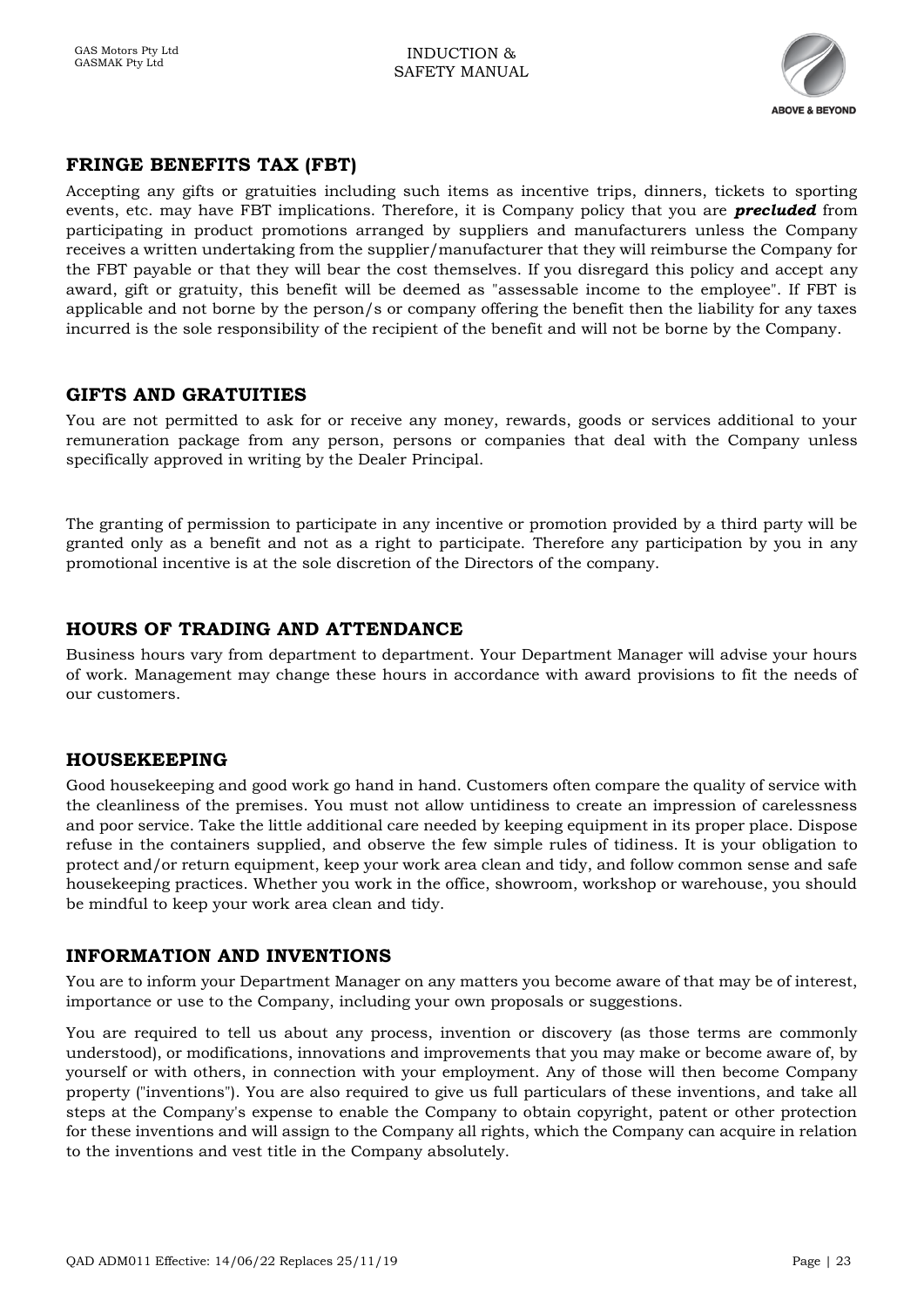

#### <span id="page-23-0"></span>**KEYS**

The security of premises is of utmost importance. Only authorised staff will be allocated keys to the premises. These keys are part of the security system and are your personal responsibility if they are issued to you.

They are not transferable and must not be lent or copied. The loss of a key must be reported immediately to your Supervisor and depending upon the circumstances you may be charged with the costs of the rekeying the respective area. If you are the last to leave the premises, it is your responsibility to ensure the premises are fully secured and locked.

Vehicle keyboards are there for a purpose - when you use keys please ensure the vehicle you accessed is locked and the keys returned to the board.

#### <span id="page-23-1"></span>**LOAN VEHICLES**

It is Company Policy not to provide loan vehicles unless authority has first been obtained from your Department Manager. Where approval has been granted, the question of insurance liability *must* be determined before the vehicle is driven away. The person receiving the vehicle must sign a *Loan Agreement* stating that they are liable for any damage caused to the vehicle whilst in their care. A \$2,500 excess applies and a daily hiring fee is at the discretion of the Department Manager. Loan Agreement books are found in the Department Manager's office.

#### <span id="page-23-2"></span>**MEETINGS**

Meetings are held at various times to keep you informed and updated. On time attendance is compulsory and your Department Manager will endeavour to give sufficient notice.

#### <span id="page-23-3"></span>**MISREPRESENTATION**

Wilfully misrepresenting the products or services sold, or Company Policies and Procedures will be regarded as `misrepresenting' the Company and you will result in disciplinary action and/or (where appropriate), termination.

#### <span id="page-23-4"></span>**MOBILE PHONES**

The use of your own personal mobile phone to make and receive calls in company time is to be kept to an absolute minimum. You will be treated as an adult and an honour system exists in relation to the accepting and making of personal telephone calls. Abuse of this could result in no use of mobile phones for personal calls. Your Supervisor or Department Manager will be the adjudicator of this policy.

NO MOBILE PHONE IS TO BE USED WITHIN THE WALLS OF ANY BUILDING THAT HAS HAZARDOUS CHEMICALS OR NEAR THE PETROL PUMPS.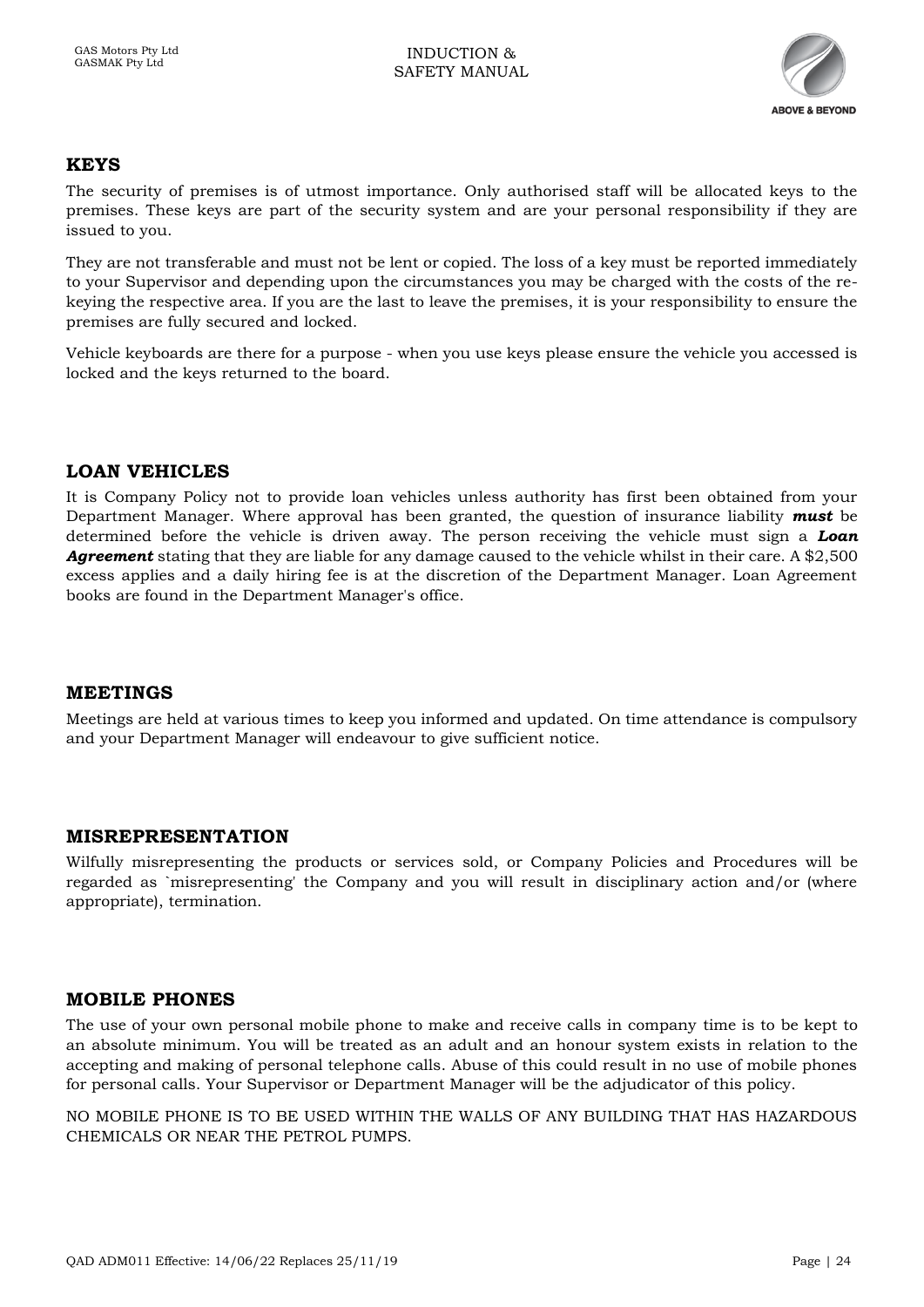

## <span id="page-24-0"></span>**OBSCENE LANGUAGE**

Swearing or using profane language on Company premises or while carrying out your daily duties will not be tolerated and will result in disciplinary action and/or (where appropriate), termination.

#### <span id="page-24-1"></span>**DRESS STANDARDS**

The nature of our business is such that our Company is in view of the public and our reputation is determined by the impression we create. You are required to be dressed appropriately for the job you perform. Too much importance cannot be placed on personal cleanliness, hygiene and neatness. Your personal appearance must be of the highest standard.

For guest facing staff, name badges must always be worn on the right hand side of your jacket/top.

If you are in a position that requires you to attend to guests, you must maintain a neat and professional business dress standards, i.e. business shirts plain white/and or plain blue (sleeves not rolled up), tie, black and/or charcoal suit for Males. Ladies black or charcoal corporate suit/dress with plain white or black shirt/top. Males must be clean-shaven. Long hair should be worn so as not to violate health and safety regulations. Extreme hairstyles, fashions, jewellery and visible tattoos are deemed to be inappropriate for a business environment. If in doubt, you should err on the side of conservatism.

#### <span id="page-24-2"></span>**UNIFORMS**

Most of the franchise manufacturers have a registered corporate uniform. Your Department Manager will advise you if a uniform is available. As a general rule the Company does not subsidise uniforms however, as protective clothing is required for some job functions certain departments are provided with subsidised or serviced uniforms. Your Department Manager will advise you of any programs that exist for your department.

#### <span id="page-24-3"></span>**OVERALLS**

If your place of work supplies workshop overalls, they must be worn throughout the working day. These must be kept in good condition and any unnecessary damage avoided.

#### <span id="page-24-4"></span>**PARKING**

Company vehicles must be parked on Company premises in the designated areas. Parking of private vehicles on Company property at any time is only permitted with the specific approval of and at the discretion of the Department Manager. The Company is not responsible for any loss or damage caused to private vehicles.

#### <span id="page-24-5"></span>**PAYMENT POLICY - MOTOR VEHICLES**

The Company's payment policy for delivery of a motor vehicle is strictly cash or bank cheque. The Dealer Principal must approve any variation to this policy in writing. Cheques collected are to be handed to the Accounts Department for banking at the earliest possible opportunity. Bank cheques are required for payment, with the only exception being corporate fleet owners whose cheques have been previously approved by management. Cheque and cash handling policy must be observed at all times.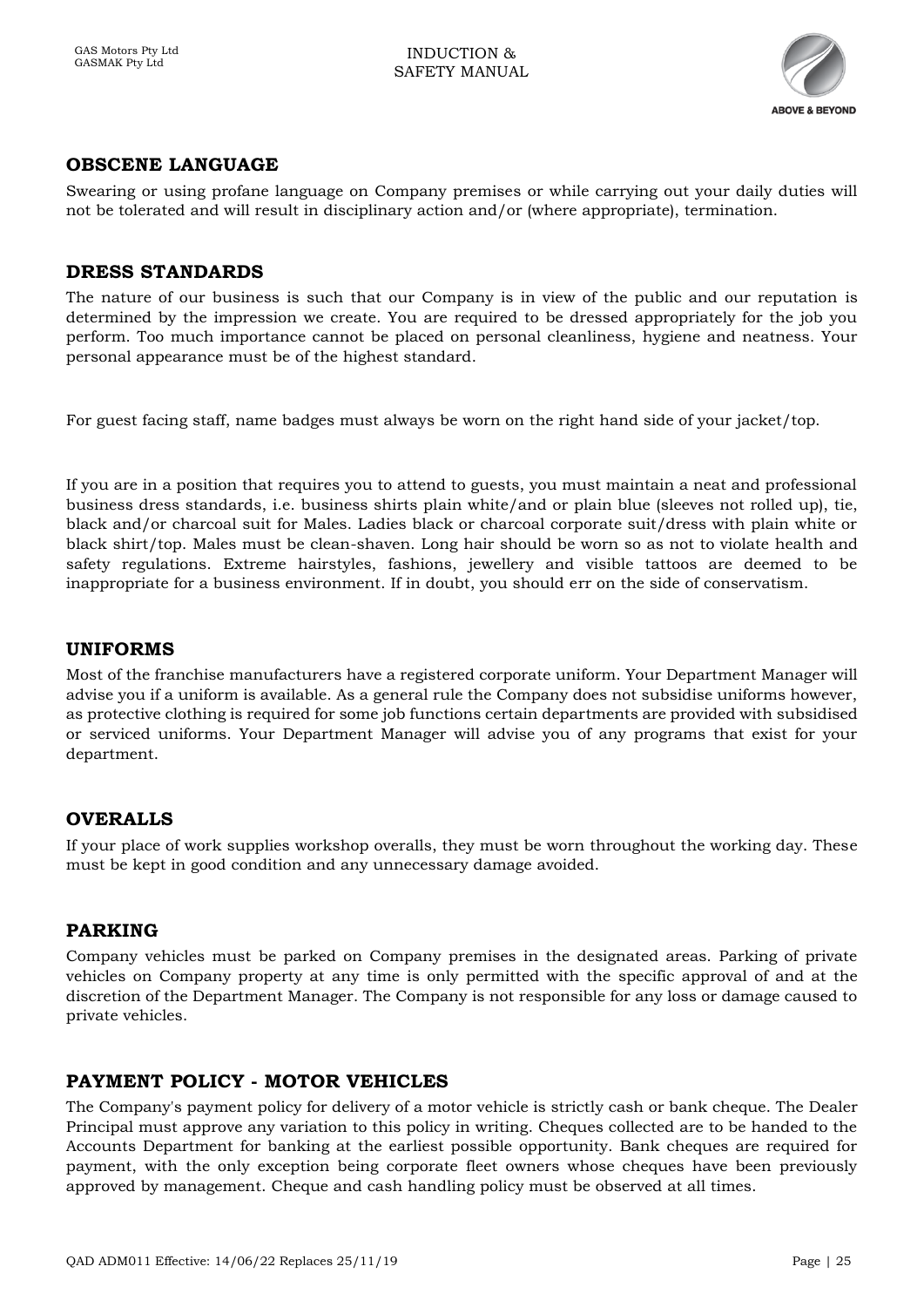

## <span id="page-25-0"></span>**PERSONAL PROPERTY**

Personal property is your responsibility. The Company does not accept liability for the loss of any personal property left on the Company's premises, or left in company/customer vehicles. It is therefore important that you keep your personal property in a secure place and arrange your own insurance against loss or damage (this includes personal belongings in company vehicles). You should report anything lost or found to your Supervisor or Department Manager immediately.

#### <span id="page-25-1"></span>**PRESENTATION OF PREMISES**

You are responsible for the neatness and presentation of your workstation. Offensive material, such a male/female calendars, screen savers, posters, and magazines, are not permitted to be displayed or found on Company premises or found in company vehicles or company property.

## <span id="page-25-2"></span>**PRIVATE VEHICLES**

No private vehicles are allowed on Company property unless you have gained authorisation from your Department Manager. Only *licensed* drivers may drive vehicles on Company property. Should you abuse this ruling the Company reserves the right to prohibit you from bringing your vehicle onto Company property and further disciplinary action may be taken. You must drive your vehicle in a safe and responsible manner both on Company property and in the vicinity of Company premises. Driving in an irresponsible manner will result in disciplinary action and/or (where appropriate), termination.

## <span id="page-25-3"></span>**PURCHASE ORDER BOOKS**

No purchases can be made in the Company's name for personal use without Specific Management Authorization. Company purchases must be made using a purchase order, signed by an authorised person, normally the Department Manager. The quoted cost for the services or goods should be noted on all copies of the purchase order. Any unused lines on the order must be crossed through to avoid unauthorised purchases.

## <span id="page-25-4"></span>**REFERRALS FOR BUSINESS**

The Company encourages you to refer sales opportunities for new and used vehicles. Should you know of a person considering buying a new or used vehicle, please advise the relevant Sales Manager at the earliest possible opportunity. A `spotter's fee' will be paid after the vehicle is delivered. It is expected that managers and salespersons refer business as part of their function; therefore managers and salespersons directly involved in selling motorcars are exempt from spotter's fees. Service and parts business referrals are encouraged.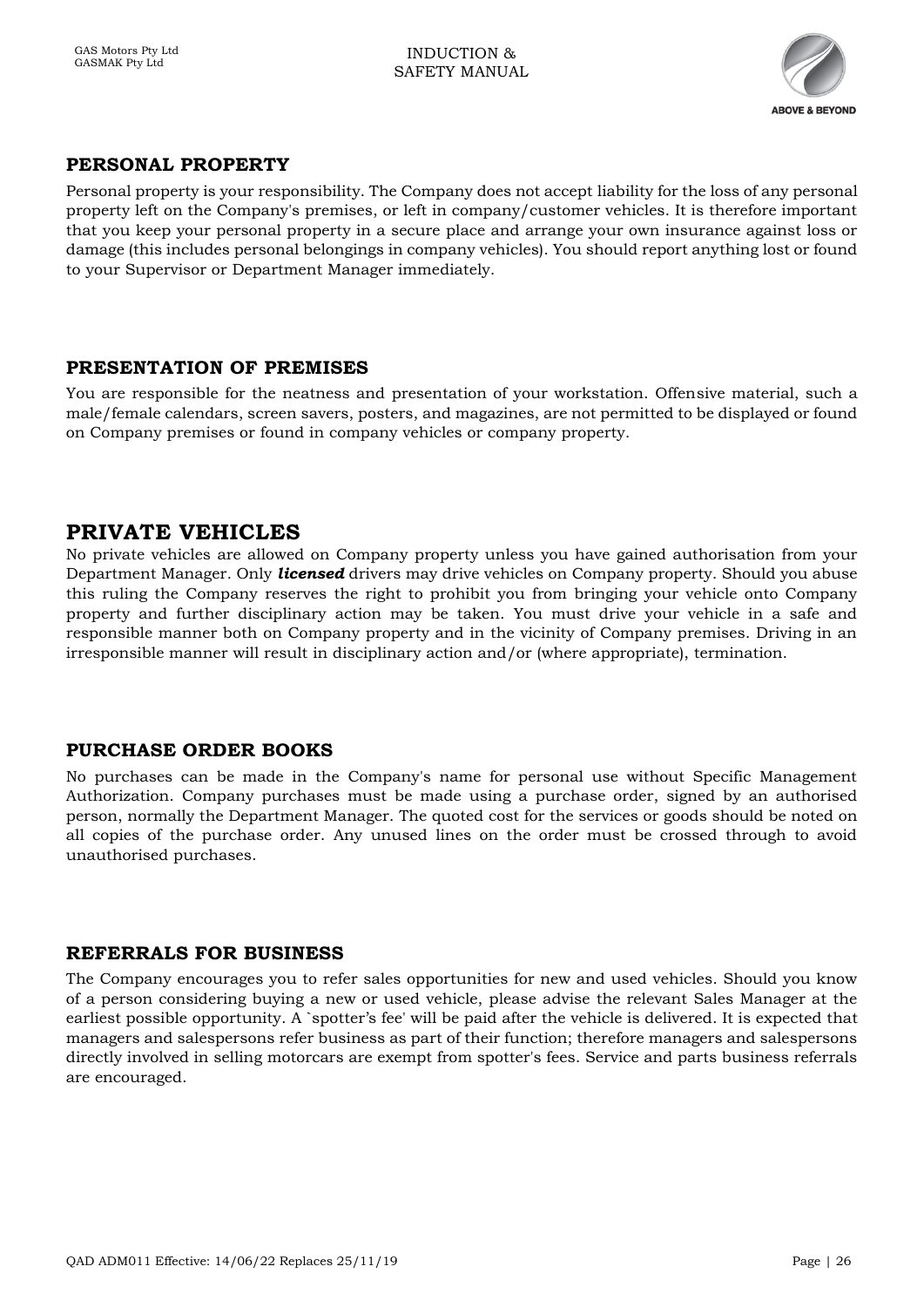

## <span id="page-26-0"></span>**SECURITY AND SECURITY CHECKS**

The physical security of the Company's premises as well as the safety of our staff is of utmost importance. At the close of trading each day all locks should be secured. Your Department Manager will instruct you regarding specific security procedures pertaining to your position.

In order to minimise disruptions to operations and to help ensure the security of the staff and property, hawkers and canvassers are not permitted on Company premises (unless approved by management).

The Company reserves the right at all times to request you upon entering or leaving the premises to disclose to a Manager and in the presence of a third party, the contents of any parcel, bag or container, including any article of clothing carried or worn by you. You may also be asked to disclose the contents of any vehicle in your charge on Company premises.

#### <span id="page-26-1"></span>**SECRET COMMISSIONS**

You are not to receive an incentive or secret commission (`kick back') of any kind. Without the express approval in writing of the Dealer Principal. Failure to comply will result in disciplinary action and/or (where appropriate), termination. Legal proceedings will commence to recover funds.

#### <span id="page-26-2"></span>**SMOKING**

Refer to the Company's Occupational Health & Safety Policy.

#### <span id="page-26-3"></span>**SPECIAL TOOLS**

The Company provides special tools and equipment that are specific to a franchise, or are too expensive to expect mechanics and operators to provide and maintain. These tools are held in a tool store where they are under supervision and are constantly maintained and calibrated in good working order. Such tools issued to mechanics must be handled with care and returned clean after use. The mechanic or operator who obtains a tool from the store is responsible for its proper use and return. Should a tool be damaged or not in full working order, the mechanic must advise their Supervisor immediately.

#### <span id="page-26-4"></span>**SOLICITATIONS**

Solicitations and collections for any purpose in Company time must have prior permission granted from management.

#### <span id="page-26-5"></span>**SPEED LIMIT**

The speed limit on all Company premises is 5kmp/h if road signs are not displayed. Excessive speeding endangering customers, other staff or Company premises will result in severe disciplinary action and/or (where appropriate), termination.

#### <span id="page-26-6"></span>**STAFF LOANS**

The Company is happy to make representation on your behalf to a credit provider and with your approval provide supporting evidence of earnings. However, under no circumstances will the Company provide a loan of any type.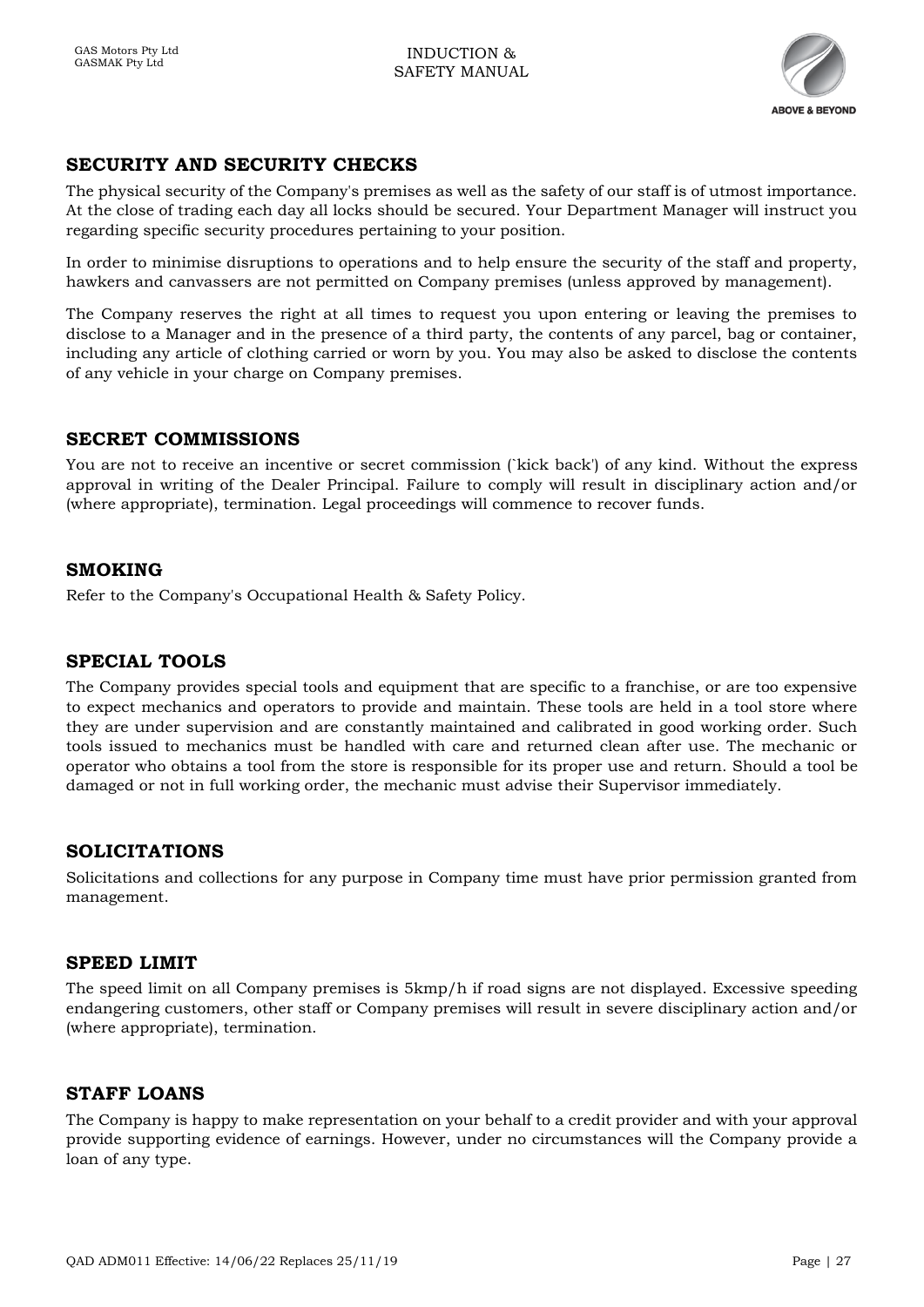

## <span id="page-27-0"></span>**STAFF PURCHASES, DISCOUNTS**

After successful completion of the trial period you will be eligible to purchase goods or services at special prices, provided they are for your personal use or on behalf of your immediate family. If you are seeking to utilise this facility, discuss your needs with your Department Manager.

## <span id="page-27-1"></span>**STATIONERY AND POSTAGE**

Company stationery, stamps and franking machines are not for personal use. Contravention to this will be deemed as theft. All mail sent out on Company letterhead must viewed and authorised by the Department Manager.

#### <span id="page-27-2"></span>**SUGGESTIONS**

Suggestions to improve the way we do things are always welcome. If you have ideas or recommendations for improvement, i.e. customer relations, staff morale, safety, sales, service or any other area of our operations, please write your suggestion down and bring it to the attention of your Supervisor or Department Manager (at a convenient time). The suggestion will be examined at the Company's Monthly Management Meetings. We may pay a reward for suggestions that are adopted by management.

#### <span id="page-27-3"></span>**SUPPLIERS**

Our suppliers are an integral part of our business and over the years we have enjoyed good relationships through strong support and open communication. The Department Manager will determine our affiliations with various suppliers. Unsatisfactory products or services provided by any of our suppliers are to be reported to the Department Manager immediately for rectification and corrective action. You must not accept any gift or gratuity from any customer or supplier or vendor that may be construed as payment or obligation to do business with that individual or company. All entitlements and rewards earned by Company representatives as a result of sales competitions carried by vehicle manufacturers or any other suppliers remain the sole property of the Company and may be awarded at the sole discretion of the Company.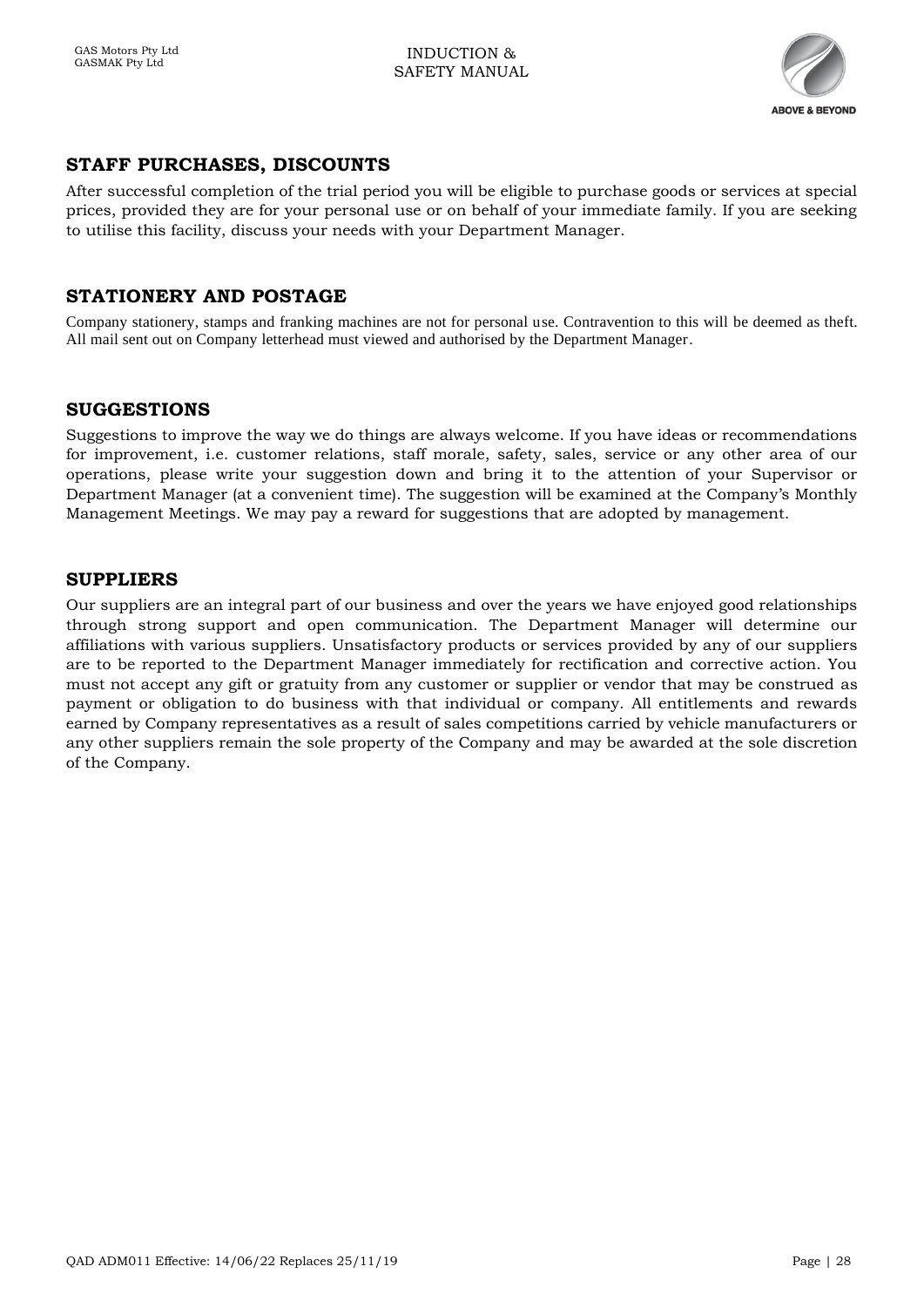

#### <span id="page-28-0"></span>**TELEPHONES**

#### <span id="page-28-1"></span>**Answering**

It is your responsibility to answer a phone ringing in your vicinity (irrespective of which department you may be in at the time). Do *not let phones ring continuously.* For the purpose of good customer relations, put a smile in your voice and be courteous when answering the call. Make every attempt to redirect the call to the appropriate person or department. Take a message and ensure you record and pass the message on to the person it is intended for at the earliest opportunity.

#### <span id="page-28-2"></span>**Personal Calls**

All telephones are to be used for business purposes only, except in the case of an emergency. You are not to make or receive personal telephone calls unless approved by the Department Manager. No STD calls are to be made unless authorised by the Department Manager. No ISDN calls are permitted without the express approval of the Dealer Principal. Making nuisance or harassing telephone calls will not be tolerated and will result in disciplinary action and/or (where appropriate), termination.

#### <span id="page-28-3"></span>**Switchboard**

The way a customer (or potential customer) is handled by the switchboard operator has a significant impact on our business. If you operate the switchboard, you are required to maintain a high level of professionalism at all times. Switchboard operators must not conduct conversations with other staff whilst operating the switchboard, as the customer's call must be attended to first.

All staff members must assist in every way possible to ensure the switchboard operator maintains the desired level of efficiency at all times. This means advising the switchboard operator your availability, if messages are to be taken, or whether you are expecting visitors. You must also notify the switchboard operator if you leave the premises, with your expected return time and again when you actually do return.

#### <span id="page-28-4"></span>**THEFT**

Theft on any level will not be tolerated. If you are found stealing, (including but not limited to), from a customer's vehicle, from another staff member or from the Company, you will be subjected to disciplinary action and/or (where appropriate), termination, and charges will be laid. It is expected that should you be aware of any such activity (including personal belongings of your own, other staff members, customers, or Company property), you must bring it to the attention of your Department Manager immediately.

#### <span id="page-28-5"></span>**TIME CARDS/CLOCKS**

Regulations in some instances require that we keep records of time worked. Your Supervisor or Manager will inform you of your obligations. Recording of another person's time or use of another person's time card in any way is a serious violation of Company policy and will result in disciplinary action and/or (where appropriate), termination. Hand-written times are not allowed on time cards.

#### <span id="page-28-6"></span>**TRADE PLATES**

Use of trade plates must be authorised from the Department Manager and you are required to be aware of the legal obligations relating to their use. Trade plates on vehicles can only be used in the company of an authorised staff. Each and every use of a trade plate must be logged in the trade plates register. The Company can face substantial fines for failure to adhere to regulations governing trade plates including withdrawal of the plates.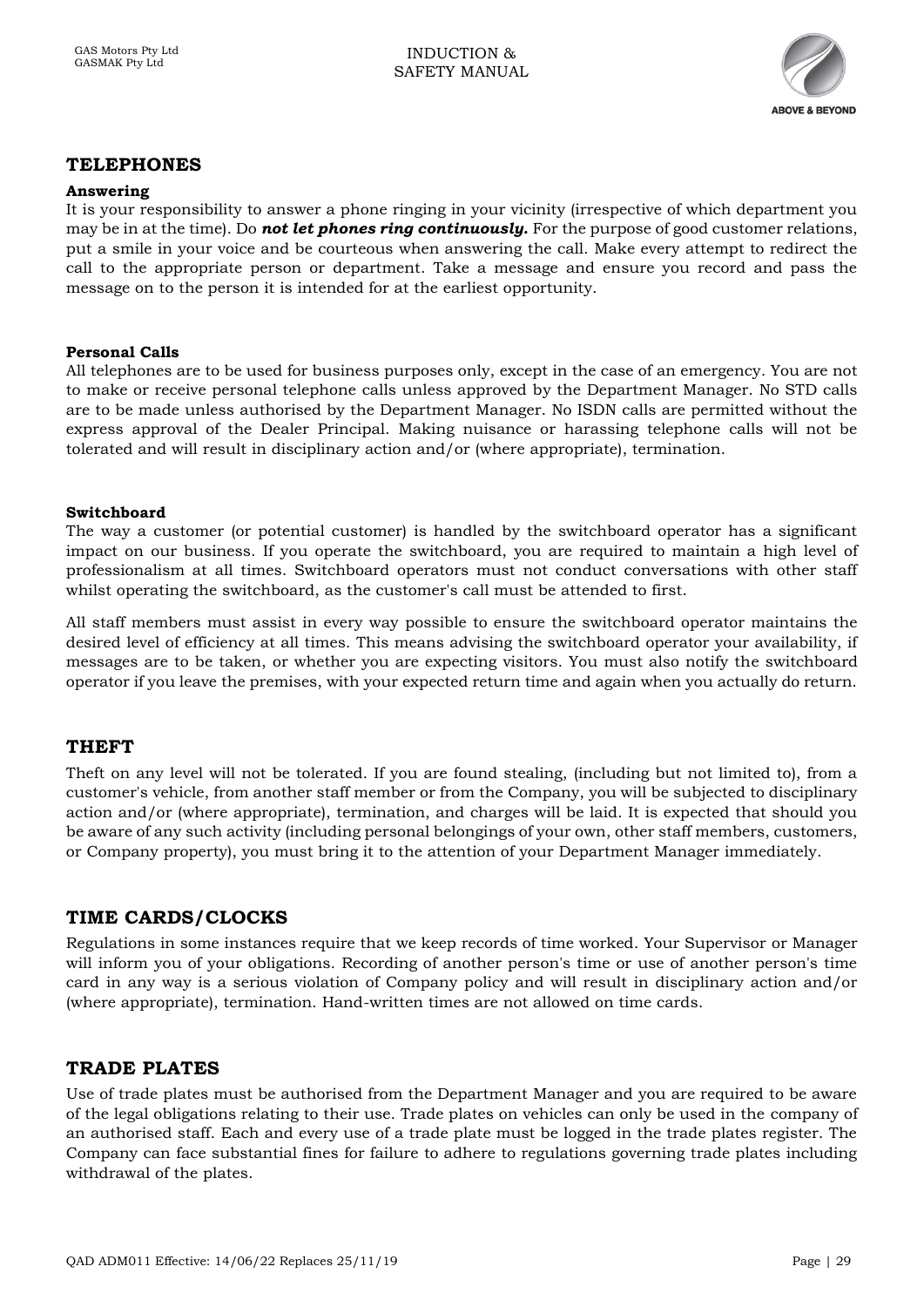

## <span id="page-29-0"></span>**TRAINING**

You are encouraged to increase your education and skills both as a staff member of the Company and as an individual. The Company offers a variety of in-house training to assist with improving skills in performing your job. Your Department Manager must approve attendance at in-house training. You may be reimbursed for tuition costs of educational courses providing: (by the Department Manager or Dealer Principal), and:

- Course has been discussed with the department manager and prior approval has been given by the Department Manager or Dealer Principal;
- The course is job related to your present position or possible future promotion within the Company;
- You are a staff member when the course begins and are still employed by the Company when the course is completed; and
- You pass all units and modules involved in the course.

A short summary of the course attended is required to be completed and submitted your Department Manager for further reference on the course and institution.

Training is also made available through attendance at the various manufacturers training centres, inhouse training sessions and meetings, as well as books, manuals and bulletins.

We expect you to utilise training offers as they become available, and attend in-house training as required. Where you may experience difficulty in the performance of your work, we encourage you to seek advice and discuss training or course needs with your Department Manager.

## <span id="page-29-1"></span>**WORK LOAD**

The retail motor industry suffers from constantly changing market conditions due to economic conditions, interest rates, new model introductions, government contracts and obviously the popularity of the product at any time. Accordingly, workloads vary from heavy times to times when there is a considerable easing of the volume of work. We will make every possible effort to avoid retrenchments when volume diminishes; however, no guarantee of employment can be given. It is your obligation and duty to advise your Supervisor or Department Manager when you have time on your hands so that you are able to assist and participate in other areas that may need assistance.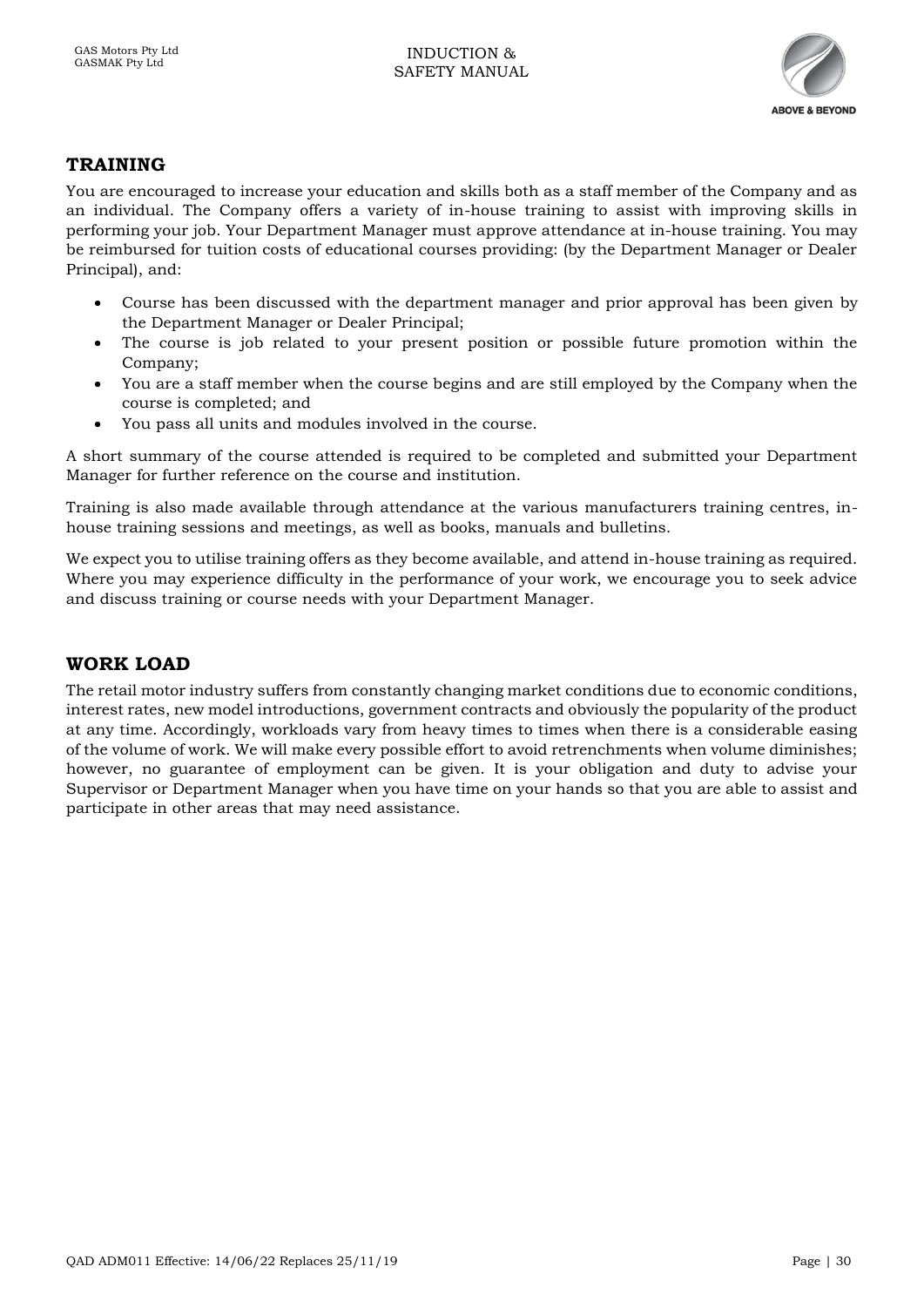

## <span id="page-30-0"></span>**SECTION 6: OCCUPATIONAL HEALTH & SAFETY**

## <span id="page-30-1"></span>**OCCUPATIONAL HEALTH & SAFETY (OH&S) POLICY**

It is Company policy to ensure that its business is run and conducted properly in a safe environment without risk to the health or wellbeing of our staff, customers and visitors or contractors who enter the premises.

The Company provides active support to address OHS risks in the workplace, together with Workplace Injury Management.

Awareness, training and information are provided on safe working policies, particularly in the area of manual handling, hazardous substances and injury prevention management. The Company has provided a written model for *"Safe Operating Procedures"* to assist and support Managers in implementing the National Standard & Code of Practice for Manual Handling.

Safety in the workplace is designated as both an individual and shared responsibility, and each person employed in our company must ensure that their tasks are performed safely, without causing risk to themselves, fellow workers, customers, visitors or the community.

#### <span id="page-30-2"></span>**Department Managers are responsible for:**

- Implementing OHS Policies and Procedures.
- Providing a safe and healthy work environment for all employees. Reducing accidents.
- Ensuring legal responsibilities are met correctly and adequately.

#### <span id="page-30-3"></span>**Supervisors are accountable for:**

• All employees carry out ensuring OHS Procedures. Providing instruction and promoting safety at all times. Taking immediate action to rectify any OHS concerns. Ensuring protective equipment and/or apparel is used at all times.

#### <span id="page-30-4"></span>**Employees are expected to:**

- Assist in the prevention of accidents by complying with safety instructions given.
- Immediately report any unsafe work condition or equipment to their Supervisor.
- Where safety equipment is provided ensure it is used correctly at all times.

Success will ensure a safer and healthier environment, along with better individual and Company performance.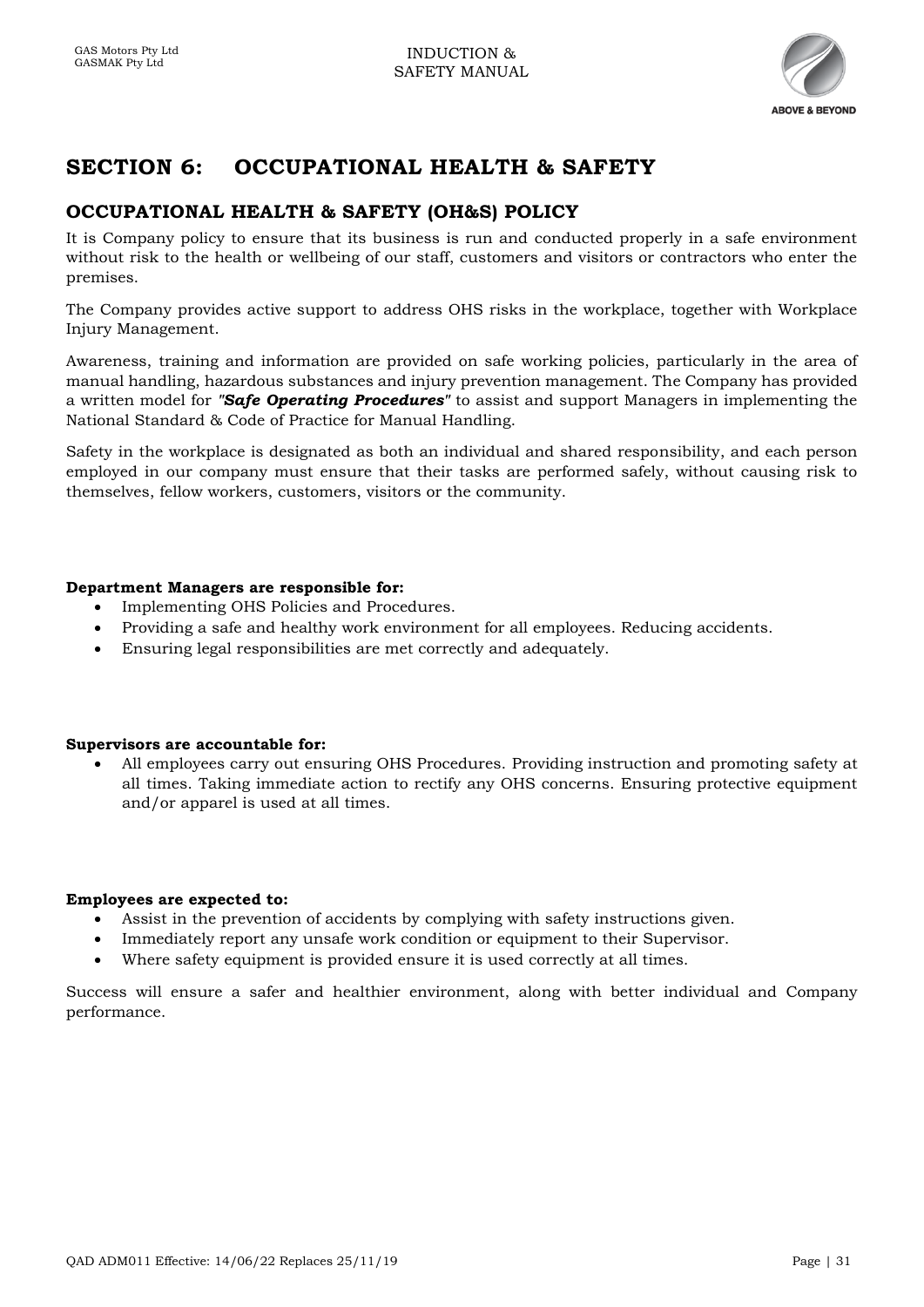

## <span id="page-31-0"></span>**A) PROTECTIVE CLOTHING/EQUIPMENT**

Protective clothing and safety equipment will be provided in particular areas of work to minimise the risk of injury, for example, if you use machinery, or apply toxic products, you must at all times wear protective clothing, such as ear protection, goggles, gloves, etc.

Where equipment is supplied it must be at all times be used in the correct manner and for the correct purposes for which it has been provided.

The Company in accordance with Industrial Award requirements will provide safety equipment. If you fail to use the safety equipment or to wear safety clothing and incur an injury or fine from an Occupational Health & Safety Inspector, the Company takes no responsibility and will not reimburse you.

## <span id="page-31-1"></span>**B) REHABILITATION AND WORKERS - COMPENSATION**

All injuries must be reported immediately to your Supervisor or Department Manager and the Payroll Officer. Workers' Compensation forms can only be obtained through the pay office. The Company may not be held liable if an accident/incident is not reported immediately. A Rehabilitation Program has been established if you are injured at work. Speak to your Rehabilitation Co-ordinator, Supervisor or Department Manager about the details. The Company's Rehabilitation Policy and Procedures under the relevant State Act are displayed throughout the Company.

## <span id="page-31-2"></span>**C) SMOKING**

As part of providing a safe work environment, the Company maintains a *no smoking policy* for the health and benefit of all employees and customers. Designated smoking areas have been nominated and your Supervisor or Department Manager will advise you where these locations are. These designated areas must be kept clean and cigarette butts disposed of appropriately.

*You will not be given time off work to smoke,* but may smoke during designated breaks. Failure to observe the *no smoking policy will* result in disciplinary action and/or (where appropriate), termination.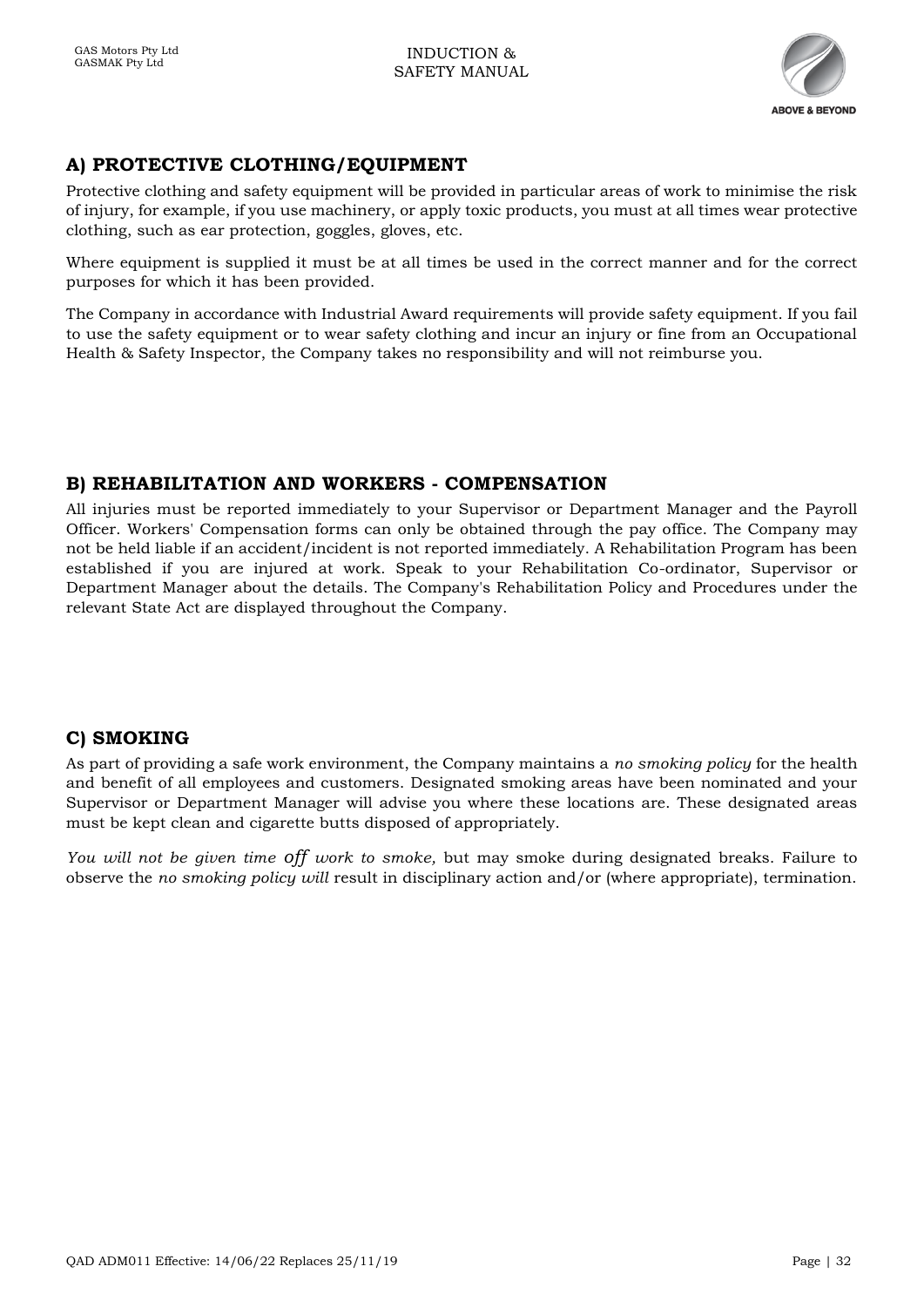

## <span id="page-32-0"></span>**D) SAFETY IN THE WORKPLACE**

If you are aware of an unsafe work situation that may place people at risk of injury, it is your legal responsibility to bring it to the attention of your Supervisor or Department Manager. Safety codes, manual handling procedures and safety equipment must be used and adhered to at all time. Should any safety equipment or safety procedures not be appropriate or in full working order you must report it to your immediate Supervisor or Department Manager. If no action is taken within a reasonable period, bring it to the attention of the Safety Committee or you may notify the Dealer Principal direct.

Occupational Health and Safety legislation states that individuals can be made accountable and responsible for any negligence in regard to safety practices on their part.

To minimise the risk of any injury, protective the Company provides equipment and some clothing items. Remember failure to use the appropriate safety items could affect any Workers' Compensation claims.

The Company is committed to providing a safe place of work for their employees. Employee involvement is required in the total aspect of company operations so that a safe and efficient working environment can be maintained in an atmosphere of mutual trust and respect.

Management is responsible for providing a safe system of work in accordance with current standards.

- Supervisors at every level have the responsibility for ensuring that safe working procedures are clearly understood and constantly observed.
- Employees have a duty to follow safe working procedures at all times, and take care to prevent injury to themselves or fellow employees.

#### **All employees, regardless of occupation shall:**

- Be familiar with our Occupational Health & Safety Policy
- Not take risks that could lead to injury.
- Take reasonable care in relation to the health and safety of other people at work.
- Co-operate with your immediate Supervisors.

If you are new to the department take the time to become familiar with your new environment, particularly with machinery and equipment.

If you are not sure on how to handle equipment, *ask* for assistance.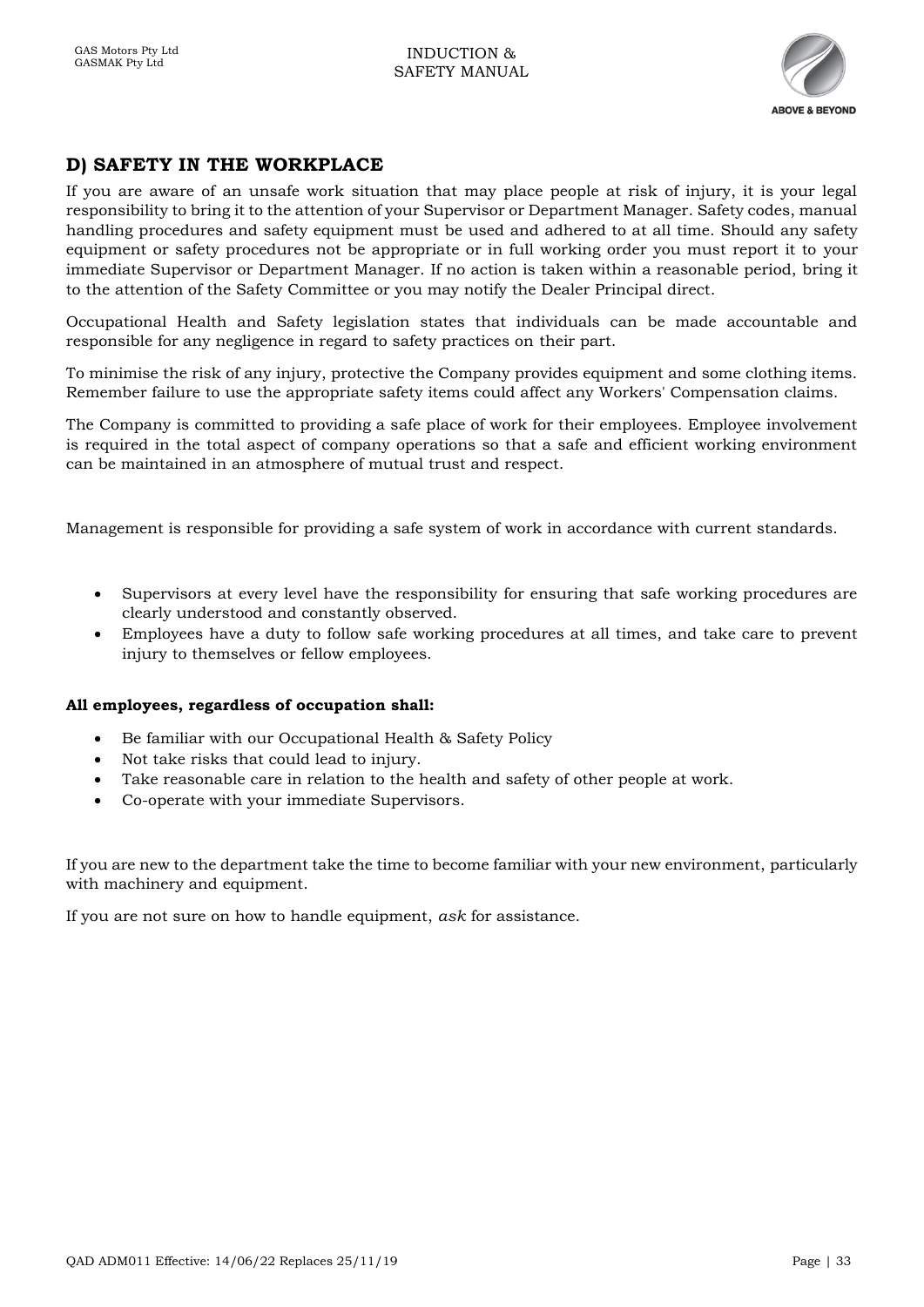

#### <span id="page-33-0"></span>**SAFETY RULES**

- (1) Always use safe working practices on the job. Short cuts can cause injuries.
- (2) Report all `near misses' and obvious safety hazards to your Supervisor and Department Manager so that appropriate action can be taken to prevent unnecessary injuries.
- (3) Horseplay and practical jokes are not allowed.
- (4) Under no circumstances are you allowed to bring intoxicating liquor, drugs or dangerous goods onto Company premises. If you report for work in an apparently intoxicated or similar condition, you will not be allowed to start work (for your own safety and for the safety of others).
- (5) Obey warning signs, they are there to protect you.
- (6) Work areas are to be kept in as clean and tidy state as is practicable.
- (7) Rubbish should be disposed of in the rubbish bins provided.
- (8) Walkways should be kept clear of obstructions.
- It is particularly important that the following are kept clear:
	- Fire exits
	- Fire extinguishers, hydrants and other fire protective equipment
	- **Stairways**
- (9) The speed limit on Company premises is 5 km/h if road signs are not displayed. Drivers of all motor vehicles *must drive in a safe and responsible manner* and obey all road signs. Normal traffic rules apply.
- (10)Electrical equipment must be handled with care; ensuring wire protection is not damaged or broken. Do not stand in water or allow the electrical cord to come in contact with water.
- (11)If you are found misusing or abusing items, causing willful misconduct and disregarding safety will re sult in disciplinary action and/or (where appropriate), termination.

#### <span id="page-33-1"></span>**MANUAL HANDLING**

The 10 point plan for manual handling:

- (1) Plan the lift How, Where to?
	- Plan the route Is it clear of obstacles? Could you trip or slip?
- (2) Keep the work area clear of obstructions that may cause a trip or fall.
- (3) Position your feet correctly. One foot beside the load, the other foot slightly to the rear.
- *(4)* If the load is at ground level, *bend your knees, not your back.*
- (5) Check the load before you lift for weight, size, and shape. *Get help*, if you think the load is too heavy or too awkward in size. It is not weak to do this, it is *simply stupid not to.* In team lifting it is important that people are of similar height and build. One person should direct the lift.
- (6) Get a secure grip. Hold diagonally opposite ends of the item. Use your whole hand.
- (7) Lift smoothly and slowly avoid jerks. *How to* **lift -** tighten stomach muscles, head erect, tuck chin in, straighten legs, (the thighs and buttocks take the strain).
- (8) Keep the load close to the body this causes less strain on your spine.
- (9) Don't twist when lifting if you need to change direction, lift first, and then use your feet to change direction.
- (10) Wherever possible, avoid lifting excessive weights. Use the appropriate mechanical equipment, cranes and forklift trucks.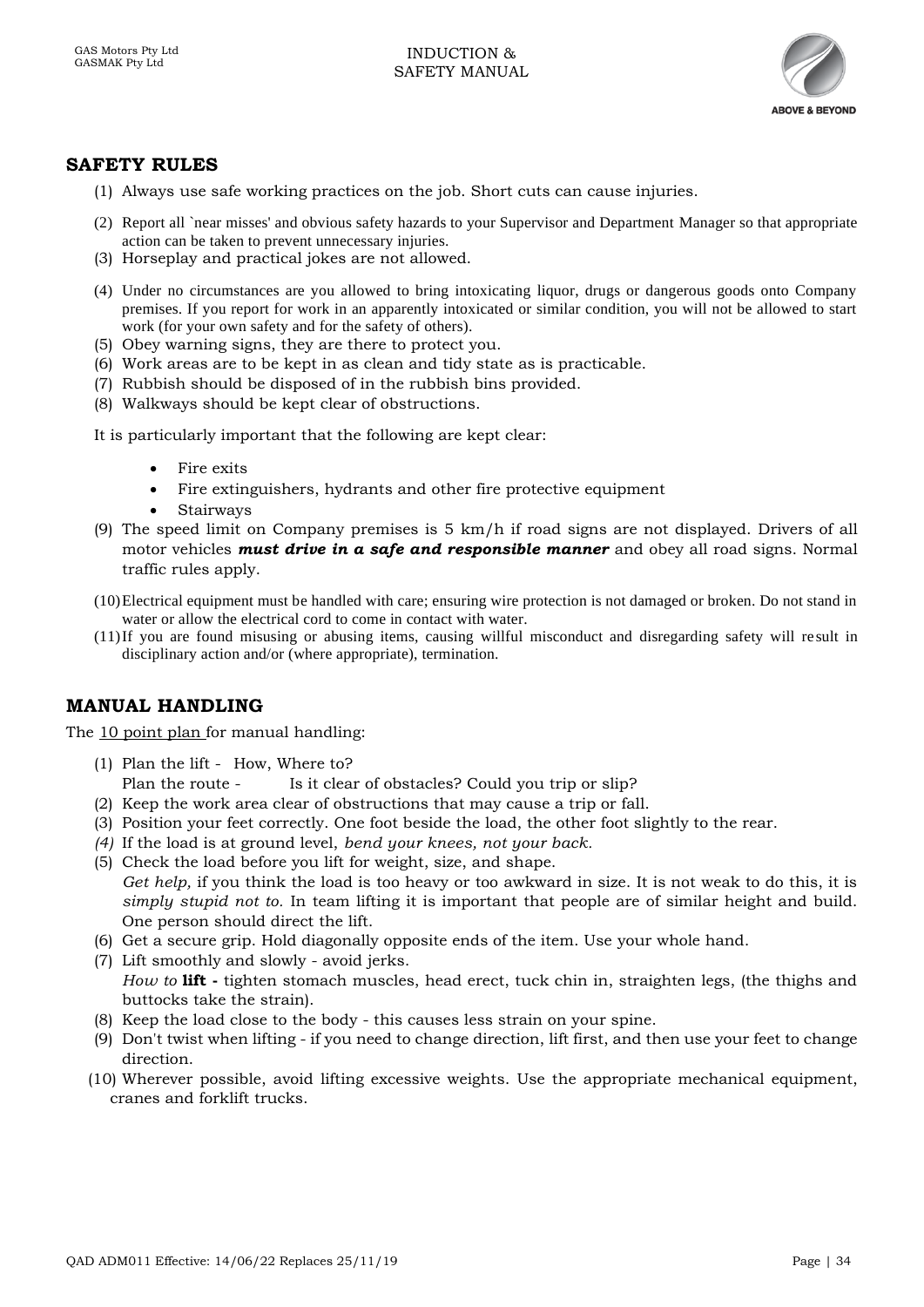

## <span id="page-34-0"></span>**HOUSEKEEPING RULES**

Good housekeeping and good work go hand in hand. Customers often compare the quality of service with the cleanliness of the Company and we must not allow untidiness to create an impression of carelessness and poor service.

#### <span id="page-34-1"></span>**Office Safety**

- Do not leave desk drawers open.
- Desks are to be cleared each night before leaving the premises.
- Do not overload or leave filing cabinet drawers open, open one at a time.
- Do not keep documents or other equipment on top of filing cabinets or workstations.
- Do not overload shelves in compactors and other storage areas.
- Do not climb up on shelves in compactors.
- Use handrails when ascending and descending stairs.
- Do not place obstructions in passageways.
- Do not climb on chairs or other furniture.

#### <span id="page-34-2"></span>**Parts, Stores and Warehouse**

- Aisles in storage areas to be kept clean and clear.
- Parts to be housed correctly to avoid damage or injury.
- Protruding parts into aisles are to be re-located.
- Parts are not to be stored in aisles.

#### <span id="page-34-3"></span>**Workshops**

- Floors must be kept clear of oil, grease or objects.
- Electrical leads, airlines and cables must be coiled and stored off the floor when not in use.
- Oxygen, acetylene and other gas bottles should be securely stored. Oxygen and acetylene bottles should not be stored together.
- All parts no longer required and general rubbish must be cleared from the floor at the completion of each job and stored or placed in waste bins.
- Return special tools after use to their allocated areas or storage.
- Keep workbenches clear or rubbish.
- Clean pits after use and cover when not in use (if applicable).
- Locker room areas must be kept in a clean and tidy state. Boots, overall, etc. is not to be stored on top of lockers or underneath them.
- If you work in workshops and have long hair, you are required to wear a hair net or hair tied in a bun to avoid being caught in machinery or vehicles being repaired.

## <span id="page-34-4"></span>**WELDING RULES**

There are significant hazards associated with welding operations including welding flash, toxic fumes and the risk of fire. The following safety rules apply:

The appropriate cutting and welding permits are to be completed prior to the commencement of any nonproduction welding activity.

- Always wear the appropriate protective equipment when welding or cutting.
- Never weld without the welding screens.
- Appropriate ventilation and fume extraction is to be used for welding operations.
- Never weld when other employees about you are not protected. The welder's off-sider needs protective goggles, gloves, etc. as much as the welder does.